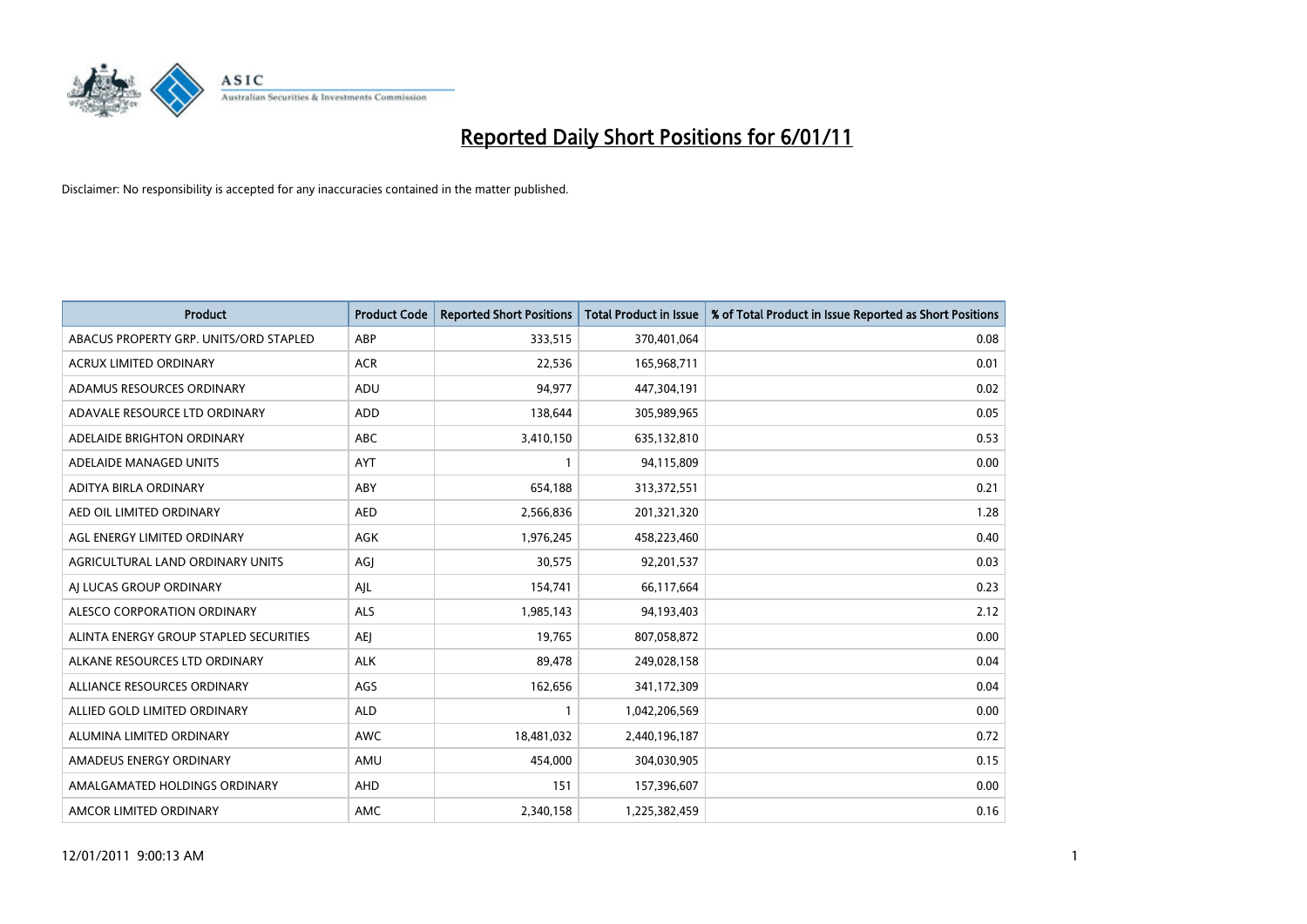

| <b>Product</b>                          | <b>Product Code</b> | <b>Reported Short Positions</b> | <b>Total Product in Issue</b> | % of Total Product in Issue Reported as Short Positions |
|-----------------------------------------|---------------------|---------------------------------|-------------------------------|---------------------------------------------------------|
| AMP CAPITAL CHINA ORDINARY UNITS        | AGF                 | 19,716                          | 337,034,455                   | 0.01                                                    |
| AMP LIMITED ORDINARY                    | AMP                 | 21,000,609                      | 2,094,424,200                 | 0.95                                                    |
| AMPELLA MINING ORDINARY                 | <b>AMX</b>          | 454,743                         | 201,225,108                   | 0.22                                                    |
| ANSELL LIMITED ORDINARY                 | <b>ANN</b>          | 2,958,439                       | 133,007,903                   | 2.24                                                    |
| ANTARES ENERGY LTD ORDINARY             | <b>AZZ</b>          | 14,180                          | 299,333,110                   | 0.00                                                    |
| ANZ BANKING GRP LTD ORDINARY            | ANZ                 | 3,226,082                       | 2,595,984,659                 | 0.12                                                    |
| APA GROUP STAPLED SECURITIES            | <b>APA</b>          | 6,813,865                       | 551,689,118                   | 1.23                                                    |
| APEX MINERALS NL ORDINARY               | <b>AXM</b>          | 885,146                         | 3,567,819,915                 | 0.02                                                    |
| APN EUROPEAN RETAIL UNITS STAPLED SEC.  | <b>AEZ</b>          | 11,832                          | 544,910,660                   | 0.00                                                    |
| APN NEWS & MEDIA ORDINARY               | <b>APN</b>          | 14,480,536                      | 606,084,019                   | 2.37                                                    |
| APOLLO GAS LIMITED ORDINARY             | <b>AZO</b>          | 375,000                         | 90,400,136                    | 0.41                                                    |
| AQUARIUS PLATINUM. ORDINARY             | <b>AOP</b>          | 3,380,568                       | 463,241,295                   | 0.71                                                    |
| AQUILA RESOURCES ORDINARY               | <b>AQA</b>          | 2,028,306                       | 374,314,049                   | 0.53                                                    |
| ARAFURA RESOURCE LTD ORDINARY           | <b>ARU</b>          | 3,315,517                       | 366,300,342                   | 0.91                                                    |
| ARB CORPORATION ORDINARY                | <b>ARP</b>          | 52,434                          | 72,481,302                    | 0.07                                                    |
| ARDENT LEISURE GROUP STAPLED SECURITIES | AAD                 | 1,968,328                       | 312,836,274                   | 0.63                                                    |
| ARISTOCRAT LEISURE ORDINARY             | <b>ALL</b>          | 25,314,549                      | 533,983,910                   | 4.74                                                    |
| ASCIANO LIMITED ORDINARY                | <b>AIO</b>          | 26,987,573                      | 2,926,103,883                 | 0.91                                                    |
| ASG GROUP LIMITED ORDINARY              | ASZ                 | 6,170                           | 168,247,718                   | 0.00                                                    |
| ASPEN GROUP ORD/UNITS STAPLED           | APZ                 | 1,180,651                       | 588,269,075                   | 0.18                                                    |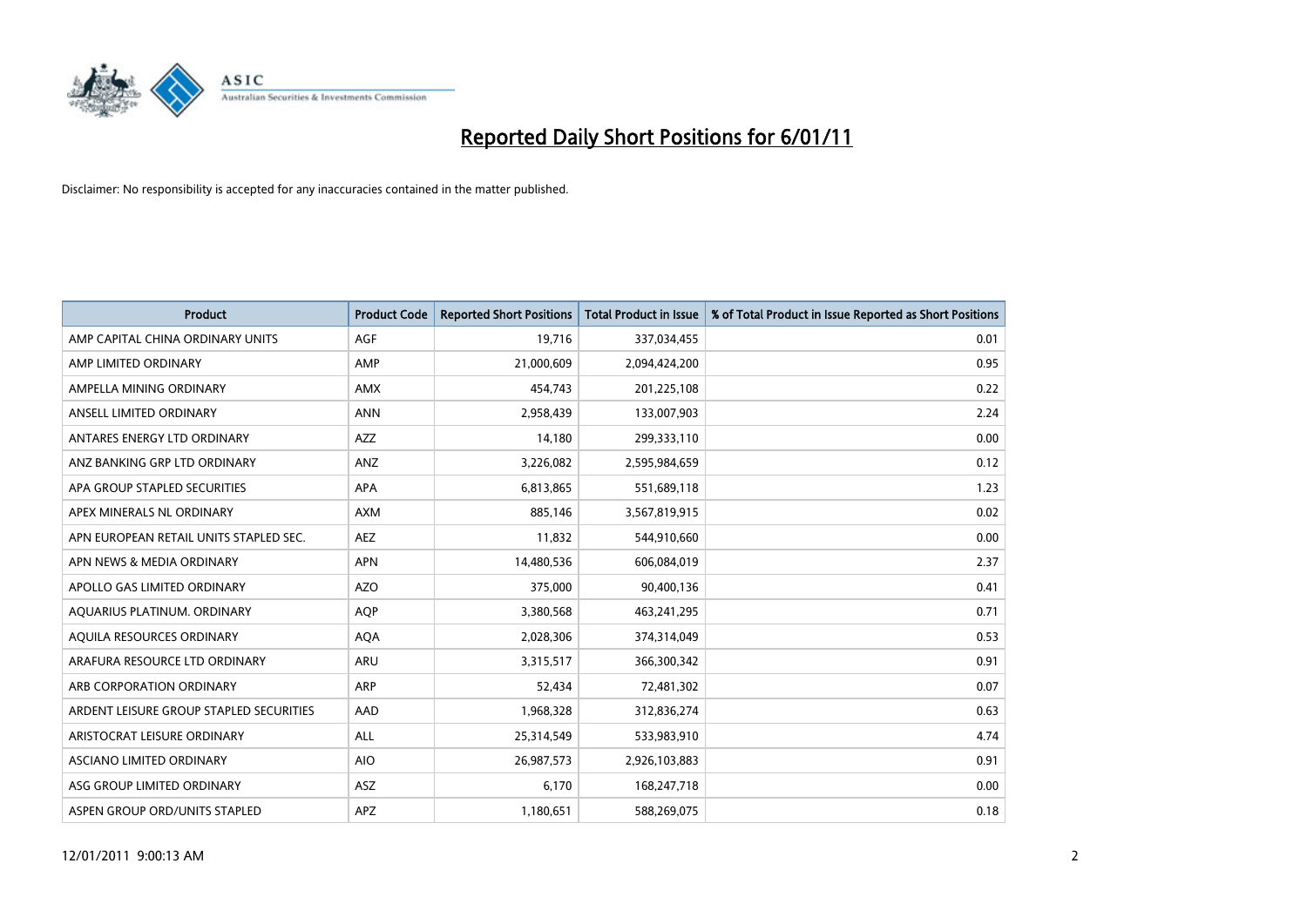

| <b>Product</b>                          | <b>Product Code</b> | <b>Reported Short Positions</b> | <b>Total Product in Issue</b> | % of Total Product in Issue Reported as Short Positions |
|-----------------------------------------|---------------------|---------------------------------|-------------------------------|---------------------------------------------------------|
| ASTRO JAP PROP GROUP STAPLED SECURITIES | AJA                 | 92,850                          | 508,212,161                   | 0.02                                                    |
| ASX LIMITED ORDINARY                    | ASX                 | 1,005,550                       | 175,136,729                   | 0.56                                                    |
| ATLANTIC LIMITED ORDINARY               | ATI                 | 403,248                         | 110,242,044                   | 0.37                                                    |
| ATLAS IRON LIMITED ORDINARY             | <b>AGO</b>          | 6,442,724                       | 546,957,119                   | 1.17                                                    |
| AUCKLAND INTERNATION ORDINARY           | AIA                 | 121,987                         | 1,317,998,787                 | 0.01                                                    |
| <b>AURORA OIL &amp; GAS ORDINARY</b>    | <b>AUT</b>          | 385,129                         | 380,037,862                   | 0.10                                                    |
| AUSDRILL LIMITED ORDINARY               | <b>ASL</b>          | 232,722                         | 262,867,240                   | 0.09                                                    |
| AUSENCO LIMITED ORDINARY                | <b>AAX</b>          | 4,106,028                       | 122,427,576                   | 3.36                                                    |
| AUSTAL LIMITED ORDINARY                 | ASB                 | 179,935                         | 188,069,638                   | 0.09                                                    |
| <b>AUSTAR UNITED ORDINARY</b>           | <b>AUN</b>          | 15,846,793                      | 1,271,357,418                 | 1.24                                                    |
| AUSTBROKERS HOLDINGS ORDINARY           | <b>AUB</b>          | 2                               | 54,339,433                    | 0.00                                                    |
| AUSTIN ENGINEERING ORDINARY             | ANG                 | 22,639                          | 71,614,403                    | 0.03                                                    |
| <b>AUSTRALAND ASSETS ASSETS</b>         | AAZPB               | 1,168                           | 2,750,000                     | 0.04                                                    |
| AUSTRALAND PROPERTY STAPLED SECURITY    | <b>ALZ</b>          | 2,732,051                       | 576,837,197                   | 0.47                                                    |
| AUSTRALIAN AGRICULT, ORDINARY           | AAC                 | 1,728,922                       | 264,264,459                   | 0.64                                                    |
| AUSTRALIAN EDUCATION UNITS              | <b>AEU</b>          | 625,000                         | 134,973,383                   | 0.46                                                    |
| AUSTRALIAN INFRASTR, UNITS/ORDINARY     | <b>AIX</b>          | 335,940                         | 620,733,944                   | 0.06                                                    |
| AUSTRALIAN MINES LTD ORDINARY           | <b>AUZ</b>          | 1,400,000                       | 349,083,108                   | 0.40                                                    |
| AUSTRALIAN PHARM, ORDINARY              | API                 | 830,886                         | 488,115,883                   | 0.16                                                    |
| AUTOMOTIVE HOLDINGS ORDINARY            | <b>AHE</b>          | 290,460                         | 226,387,577                   | 0.13                                                    |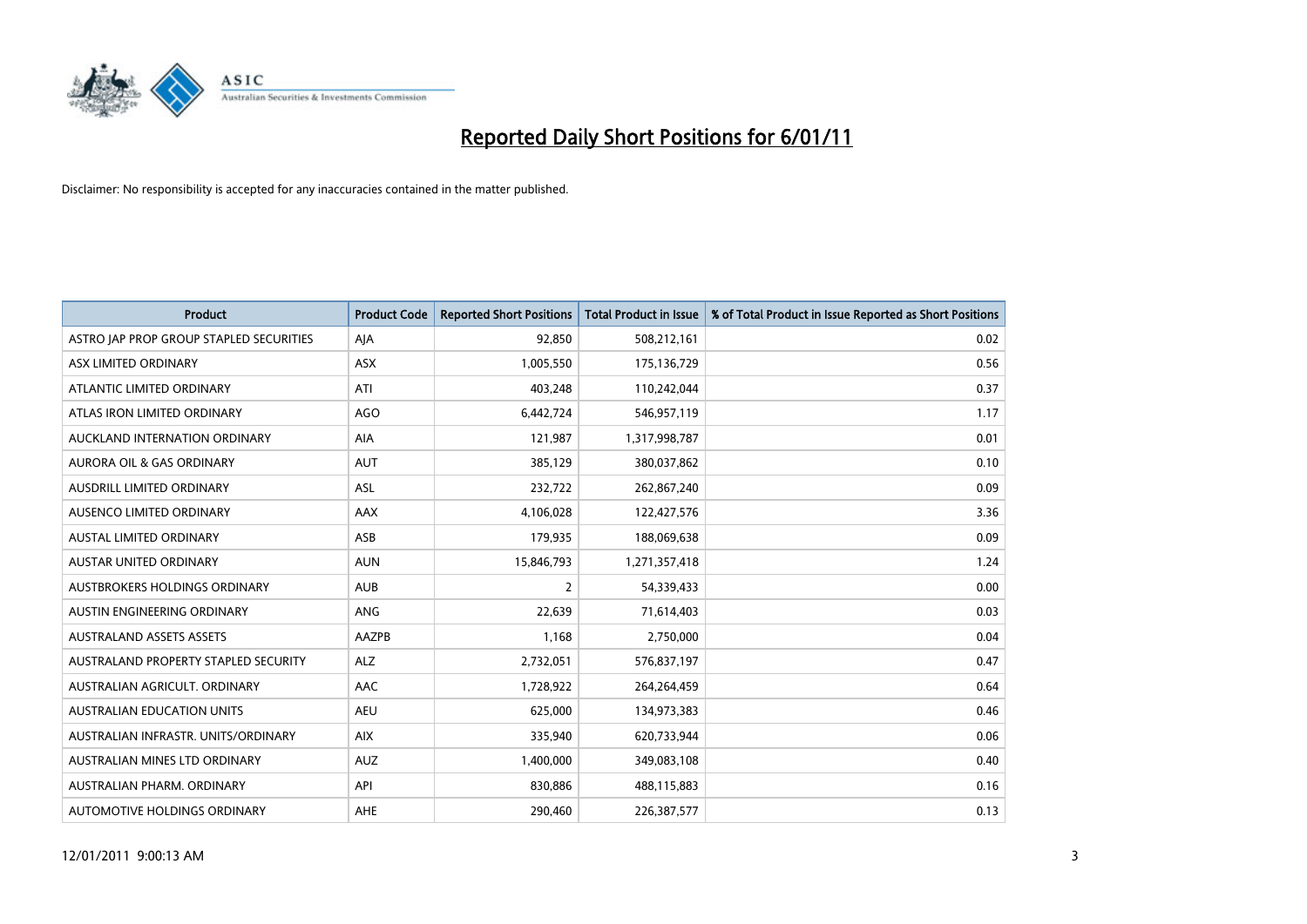

| Product                              | <b>Product Code</b> | <b>Reported Short Positions</b> | <b>Total Product in Issue</b> | % of Total Product in Issue Reported as Short Positions |
|--------------------------------------|---------------------|---------------------------------|-------------------------------|---------------------------------------------------------|
| AVEXA LIMITED ORDINARY               | <b>AVX</b>          | 243,657                         | 847,688,779                   | 0.03                                                    |
| AVOCA RESOURCES ORDINARY             | <b>AVO</b>          | 334,636                         | 302,599,660                   | 0.11                                                    |
| AWE LIMITED ORDINARY                 | <b>AWE</b>          | 4,500,376                       | 521,871,941                   | 0.87                                                    |
| AXA ASIA PACIFIC ORDINARY            | <b>AXA</b>          | 764,926                         | 2,067,095,545                 | 0.03                                                    |
| BANK OF QUEENSLAND. ORDINARY         | <b>BOO</b>          | 774,985                         | 222,072,957                   | 0.36                                                    |
| <b>BANNERMAN RESOURCES ORDINARY</b>  | <b>BMN</b>          | 76,655                          | 234,435,934                   | 0.03                                                    |
| <b>BASS STRAIT OIL CO ORDINARY</b>   | <b>BAS</b>          | 1,482                           | 291,030,250                   | 0.00                                                    |
| BATHURST RESOURCES ORDINARY          | <b>BTU</b>          | 2,970,453                       | 608,686,983                   | 0.49                                                    |
| <b>BAUXITE RESOURCE LTD ORDINARY</b> | <b>BAU</b>          | 35,697                          | 234,379,896                   | 0.02                                                    |
| <b>BC IRON LIMITED ORDINARY</b>      | <b>BCI</b>          | 32,071                          | 92,561,000                    | 0.03                                                    |
| BEACH ENERGY LIMITED ORDINARY        | <b>BPT</b>          | 3,558,402                       | 1,099,021,290                 | 0.32                                                    |
| BEADELL RESOURCE LTD ORDINARY        | <b>BDR</b>          | 47,486                          | 621,937,828                   | 0.01                                                    |
| BENDIGO AND ADELAIDE ORDINARY        | <b>BEN</b>          | 6,173,258                       | 357,588,814                   | 1.71                                                    |
| BERKELEY RESOURCES ORDINARY          | <b>BKY</b>          | 576,179                         | 141,935,898                   | 0.40                                                    |
| BETASHARES ASX FIN ETF UNITS         | <b>OFN</b>          | 12,650                          | 3,209,251                     | 0.39                                                    |
| BETASHARES ASX RES ETF UNITS         | <b>ORE</b>          | 24,398                          | 3,219,432                     | 0.76                                                    |
| BHP BILLITON LIMITED ORDINARY        | <b>BHP</b>          | 24,713,776                      | 3,356,081,497                 | 0.73                                                    |
| <b>BILLABONG ORDINARY</b>            | <b>BBG</b>          | 9,123,979                       | 253,613,826                   | 3.56                                                    |
| <b>BIOTA HOLDINGS ORDINARY</b>       | <b>BTA</b>          | 1,715,974                       | 180,805,565                   | 0.95                                                    |
| <b>BISALLOY STEEL ORDINARY</b>       | <b>BIS</b>          | 84,480                          | 216,455,965                   | 0.04                                                    |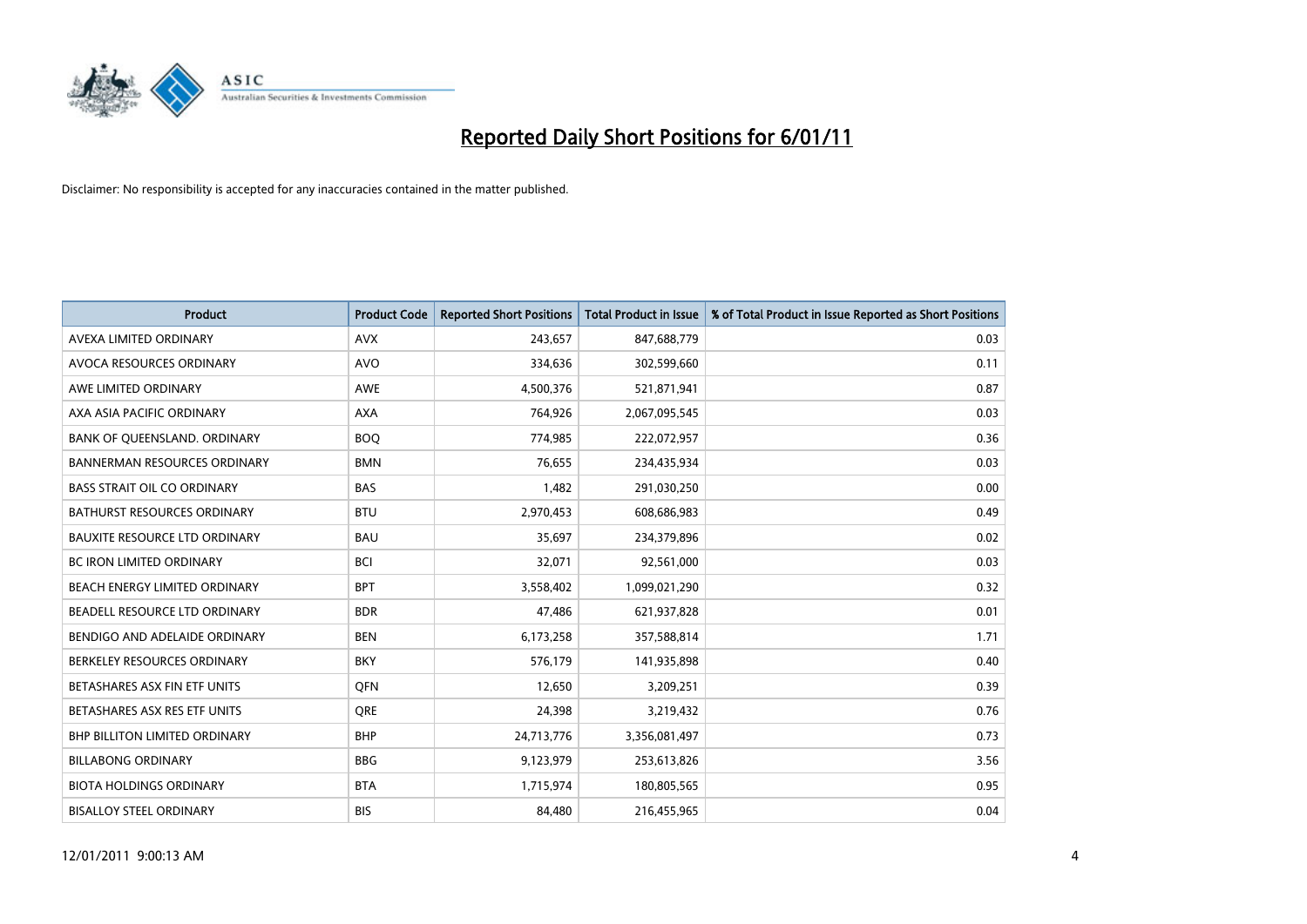

| Product                                  | <b>Product Code</b> | <b>Reported Short Positions</b> | <b>Total Product in Issue</b> | % of Total Product in Issue Reported as Short Positions |
|------------------------------------------|---------------------|---------------------------------|-------------------------------|---------------------------------------------------------|
| BKI INVESTMENT LTD ORDINARY              | BKI                 | 508                             | 420,919,092                   | 0.00                                                    |
| <b>BLACKTHORN RESOURCES ORDINARY</b>     | <b>BTR</b>          | 35,848                          | 106,885,300                   | 0.03                                                    |
| <b>BLUESCOPE STEEL LTD ORDINARY</b>      | <b>BSL</b>          | 24,745,614                      | 1,842,207,385                 | 1.34                                                    |
| <b>BOART LONGYEAR ORDINARY</b>           | <b>BLY</b>          | 4,553,516                       | 461, 163, 412                 | 0.98                                                    |
| <b>BOOM LOGISTICS ORDINARY</b>           | <b>BOL</b>          | 337,999                         | 461,500,712                   | 0.07                                                    |
| <b>BORAL LIMITED, ORDINARY</b>           | <b>BLD</b>          | 22,251,676                      | 724,446,767                   | 3.09                                                    |
| BOTSWANA METALS LTD ORDINARY             | <b>BML</b>          | 7,000                           | 106,421,094                   | 0.01                                                    |
| <b>BOW ENERGY LIMITED ORDINARY</b>       | <b>BOW</b>          | 103,514                         | 348,972,041                   | 0.03                                                    |
| <b>BRADKEN LIMITED ORDINARY</b>          | <b>BKN</b>          | 442,562                         | 139,639,929                   | 0.33                                                    |
| <b>BRAMBLES LIMITED ORDINARY</b>         | <b>BXB</b>          | 7,512,637                       | 1,450,661,570                 | 0.50                                                    |
| BREVILLE GROUP LTD ORDINARY              | <b>BRG</b>          | 2,740                           | 129,615,322                   | 0.00                                                    |
| <b>BRICKWORKS LIMITED ORDINARY</b>       | <b>BKW</b>          | 22,298                          | 147,567,333                   | 0.01                                                    |
| <b>BROCKMAN RESOURCES ORDINARY</b>       | <b>BRM</b>          | 166,716                         | 144,793,151                   | 0.12                                                    |
| <b>BUNNINGS WAREHOUSE ORDINARY UNITS</b> | <b>BWP</b>          | 841,053                         | 427,042,646                   | 0.19                                                    |
| <b>BUREY GOLD LIMITED ORDINARY</b>       | <b>BYR</b>          | 425,877                         | 245,621,791                   | 0.17                                                    |
| <b>BURU ENERGY ORDINARY</b>              | <b>BRU</b>          | 155,589                         | 182,780,549                   | 0.09                                                    |
| <b>CABCHARGE AUSTRALIA ORDINARY</b>      | CAB                 | 905,624                         | 120,437,014                   | 0.74                                                    |
| CALTEX AUSTRALIA ORDINARY                | <b>CTX</b>          | 5,455,822                       | 270,000,000                   | 2.01                                                    |
| <b>CAMPBELL BROTHERS ORDINARY</b>        | CPB                 | 65,745                          | 67,503,411                    | 0.09                                                    |
| CAPE LAMBERT RES LTD ORDINARY            | <b>CFE</b>          | 849,633                         | 584,125,691                   | 0.14                                                    |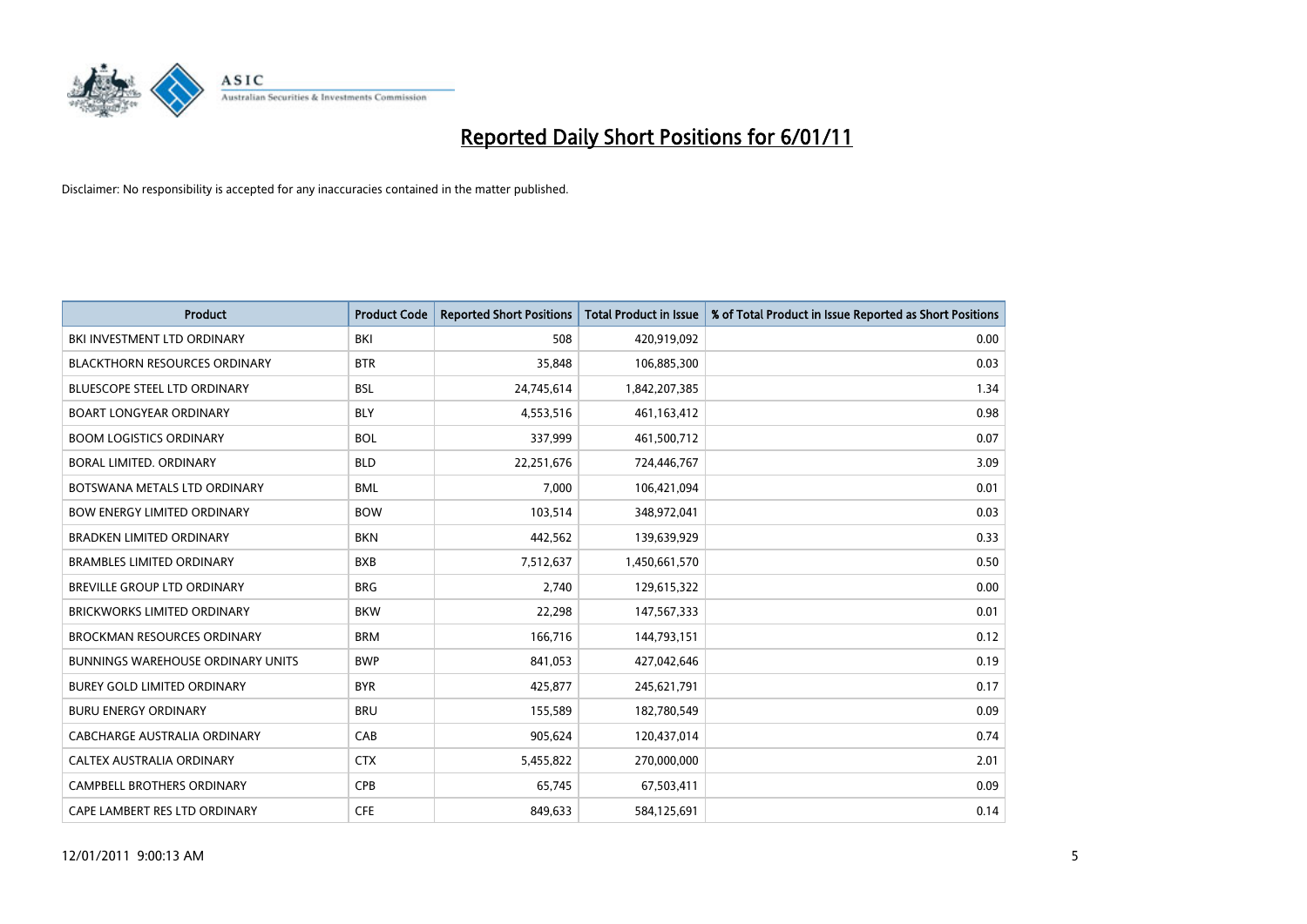

| Product                                | <b>Product Code</b> | <b>Reported Short Positions</b> | <b>Total Product in Issue</b> | % of Total Product in Issue Reported as Short Positions |
|----------------------------------------|---------------------|---------------------------------|-------------------------------|---------------------------------------------------------|
| <b>CARBON ENERGY ORDINARY</b>          | <b>CNX</b>          | 765,990                         | 640,569,620                   | 0.11                                                    |
| CARDNO LIMITED ORDINARY                | <b>CDD</b>          | 20,753                          | 105,797,439                   | 0.02                                                    |
| CARNARVON PETROLEUM ORDINARY           | <b>CVN</b>          | 92,132                          | 687,820,634                   | 0.02                                                    |
| CARNEGIE WAVE ENERGY ORDINARY          | <b>CWE</b>          | 83,000                          | 626,487,627                   | 0.01                                                    |
| <b>CARPATHIAN RESOURCES ORDINARY</b>   | <b>CPN</b>          | 75,000                          | 265,533,501                   | 0.03                                                    |
| CARPENTARIA EXP. LTD ORDINARY          | CAP                 | 9,777                           | 94,341,301                    | 0.01                                                    |
| CARSALES.COM LTD ORDINARY              | <b>CRZ</b>          | 2,609,606                       | 234,073,300                   | 1.11                                                    |
| CASH CONVERTERS ORD/DIV ACCESS         | CCV                 | 87,722                          | 379,761,025                   | 0.01                                                    |
| <b>CASPIAN OIL &amp; GAS ORDINARY</b>  | CIG                 | 50,000                          | 1,331,500,513                 | 0.00                                                    |
| CATALPA RESOURCES ORDINARY             | CAH                 | 91,512                          | 162,832,907                   | 0.06                                                    |
| CEC GROUP LIMITED ORDINARY             | CEG                 | 1,750                           | 79,662,662                    | 0.00                                                    |
| <b>CELLNET GROUP ORDINARY</b>          | <b>CLT</b>          | 1,342                           | 69,875,723                    | 0.00                                                    |
| CENTRAL PETROLEUM ORDINARY             | <b>CTP</b>          | 11,455                          | 982,298,842                   | 0.00                                                    |
| CENTRO PROPERTIES UNITS/ORD STAPLED    | <b>CNP</b>          | 338,518                         | 972,414,514                   | 0.03                                                    |
| CENTRO RETAIL GROUP STAPLED SECURITIES | <b>CER</b>          | 775,194                         | 2,286,399,424                 | 0.03                                                    |
| CERAMIC FUEL CELLS ORDINARY            | <b>CFU</b>          | 397,373                         | 1,201,353,566                 | 0.03                                                    |
| CFS RETAIL PROPERTY UNITS              | <b>CFX</b>          | 38,555,253                      | 2,825,628,530                 | 1.37                                                    |
| <b>CGA MINING LIMITED ORDINARY</b>     | <b>CGX</b>          | 109,808                         | 333,265,726                   | 0.03                                                    |
| <b>CHALICE GOLD MINES ORDINARY</b>     | <b>CHN</b>          | 67,500                          | 211,455,886                   | 0.03                                                    |
| CHALLENGER DIV.PRO. STAPLED UNITS      | <b>CDI</b>          | 69,410                          | 913,426,007                   | 0.00                                                    |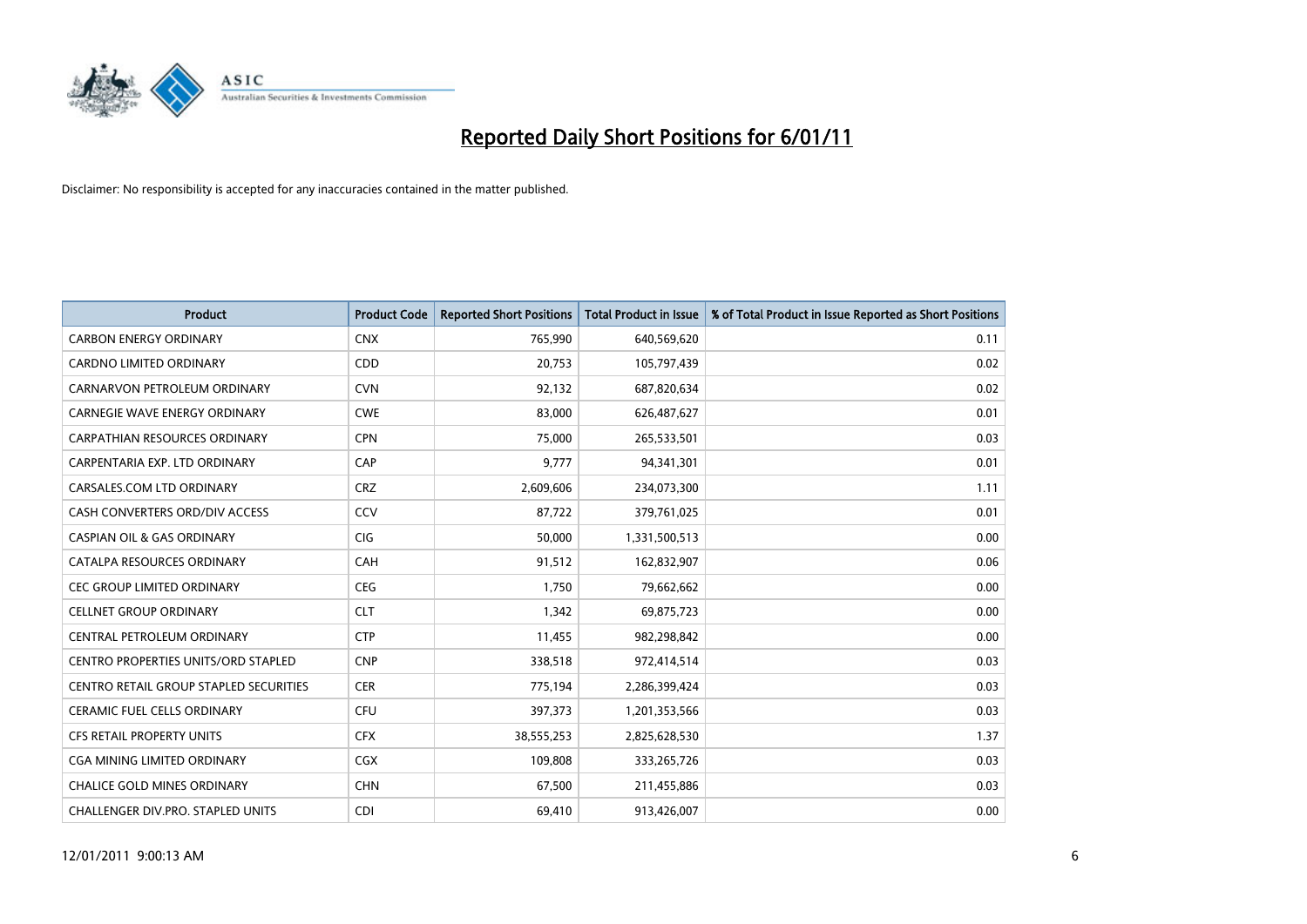

| <b>Product</b>                           | <b>Product Code</b> | <b>Reported Short Positions</b> | <b>Total Product in Issue</b> | % of Total Product in Issue Reported as Short Positions |
|------------------------------------------|---------------------|---------------------------------|-------------------------------|---------------------------------------------------------|
| <b>CHALLENGER INFRAST, STAPLED UNITS</b> | <b>CIF</b>          | 8,731                           | 316,223,785                   | 0.00                                                    |
| CHALLENGER LIMITED ORDINARY              | <b>CGF</b>          | 5,893,483                       | 501,959,841                   | 1.17                                                    |
| CHANDLER MACLEOD LTD ORDINARY            | <b>CMG</b>          | 11,970                          | 422,031,685                   | 0.00                                                    |
| CHARTER HALL GROUP STAPLED US PROHIBIT.  | <b>CHC</b>          | 881,658                         | 306,341,814                   | 0.28                                                    |
| <b>CHARTER HALL OFFICE UNIT</b>          | COO                 | 1,458,908                       | 493,319,730                   | 0.29                                                    |
| <b>CHARTER HALL RETAIL UNITS</b>         | <b>COR</b>          | 941,291                         | 305,810,723                   | 0.30                                                    |
| CHEMGENEX PHARMACEUT ORDINARY            | <b>CXS</b>          | 195,195                         | 283,348,870                   | 0.07                                                    |
| CITADEL RESOURCE GRP ORDINARY            | CGG                 | 1,673,454                       | 2,420,045,889                 | 0.07                                                    |
| CITIGOLD CORP LTD ORDINARY               | <b>CTO</b>          | 2,070,886                       | 1,040,278,301                 | 0.20                                                    |
| CLINUVEL PHARMACEUT, ORDINARY            | <b>CUV</b>          | 4,127                           | 30,379,956                    | 0.01                                                    |
| <b>CLOUGH LIMITED ORDINARY</b>           | <b>CLO</b>          | 405,071                         | 770,906,269                   | 0.04                                                    |
| <b>COAL &amp; ALLIED ORDINARY</b>        | <b>CNA</b>          | 16,967                          | 86,584,735                    | 0.01                                                    |
| COAL OF AFRICA LTD ORDINARY              | <b>CZA</b>          | 2,348,119                       | 530,514,663                   | 0.43                                                    |
| <b>COALSPUR MINES LTD ORDINARY</b>       | <b>CPL</b>          | 2,138,423                       | 484,329,575                   | 0.45                                                    |
| COCA-COLA AMATIL ORDINARY                | <b>CCL</b>          | 3,344,090                       | 756,003,067                   | 0.42                                                    |
| <b>COCHLEAR LIMITED ORDINARY</b>         | <b>COH</b>          | 1,149,521                       | 56,669,257                    | 2.03                                                    |
| <b>COCKATOO COAL ORDINARY</b>            | <b>COK</b>          | 4,521,730                       | 1,016,096,908                 | 0.44                                                    |
| <b>COFFEY INTERNATIONAL ORDINARY</b>     | <b>COF</b>          | 23,216                          | 132,577,523                   | 0.01                                                    |
| COMMONWEALTH BANK, ORDINARY              | <b>CBA</b>          | 12,626,562                      | 1,548,907,074                 | 0.79                                                    |
| COMMONWEALTH PROP ORDINARY UNITS         | <b>CPA</b>          | 19,564,669                      | 2,449,599,711                 | 0.80                                                    |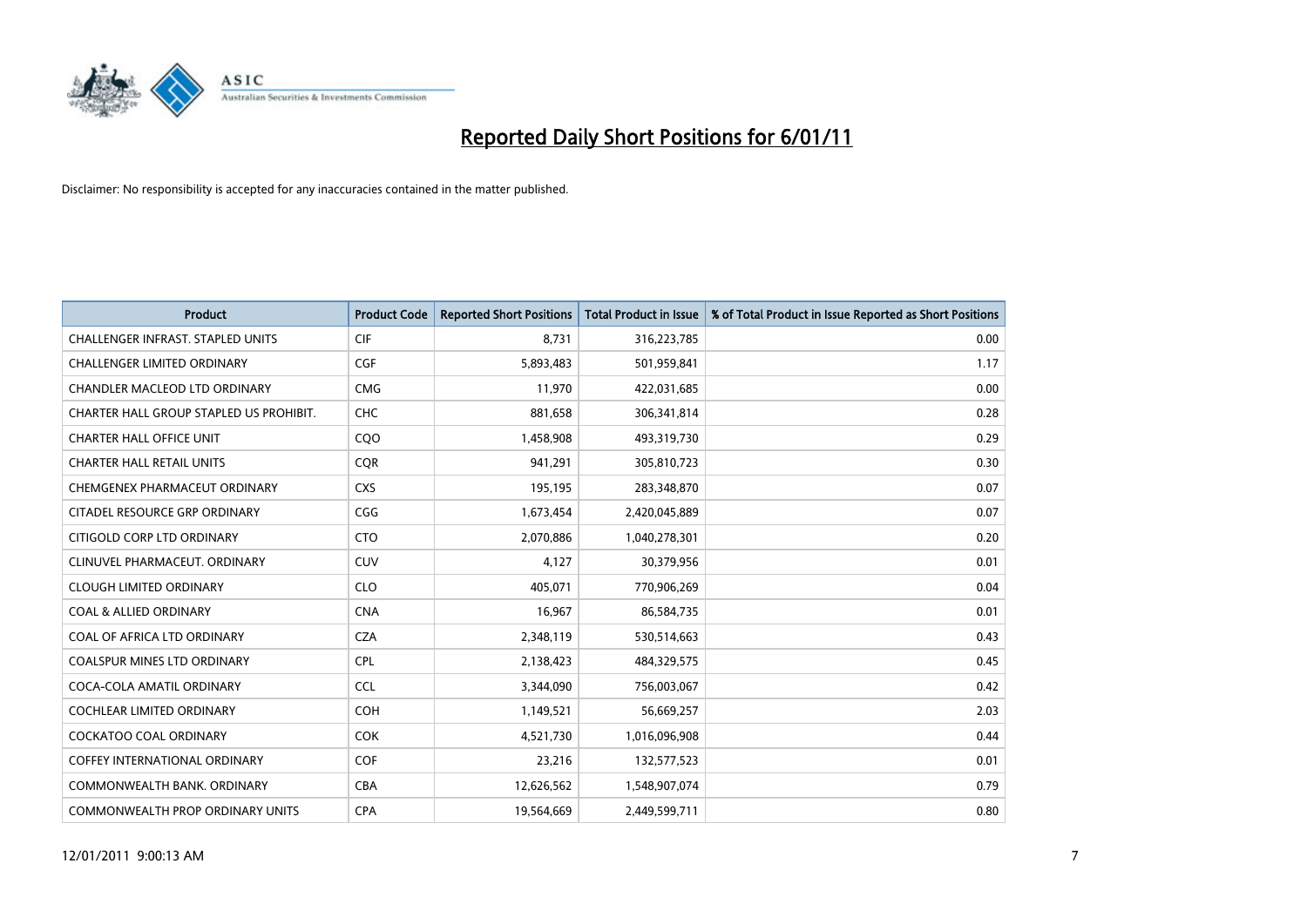

| Product                                  | <b>Product Code</b> | <b>Reported Short Positions</b> | <b>Total Product in Issue</b> | % of Total Product in Issue Reported as Short Positions |
|------------------------------------------|---------------------|---------------------------------|-------------------------------|---------------------------------------------------------|
| <b>COMPASS RESOURCES ORDINARY</b>        | <b>CMR</b>          | 101,480                         | 147,402,920                   | 0.07                                                    |
| <b>COMPUTERSHARE LTD ORDINARY</b>        | <b>CPU</b>          | 4,004,023                       | 555,664,059                   | 0.71                                                    |
| CONNECTEAST GROUP STAPLED                | <b>CEU</b>          | 37,940,996                      | 3,940,145,951                 | 0.96                                                    |
| CONSOLIDATED MEDIA. ORDINARY             | <b>CMI</b>          | 1,161,473                       | 561,834,996                   | 0.21                                                    |
| CONTANGO MICROCAP ORDINARY               | <b>CTN</b>          | 7,500                           | 145,708,783                   | 0.01                                                    |
| <b>COOPER ENERGY LTD ORDINARY</b>        | <b>COE</b>          | 104,399                         | 292,576,001                   | 0.04                                                    |
| <b>COPPER STRIKE LTD ORDINARY</b>        | <b>CSE</b>          | 714                             | 129,455,571                   | 0.00                                                    |
| <b>CORDLIFE LIMITED ORDINARY</b>         | CBB                 | $\mathbf{1}$                    | 145,360,920                   | 0.00                                                    |
| <b>CRANE GROUP LIMITED ORDINARY</b>      | <b>CRG</b>          | 1,181,745                       | 79,110,667                    | 1.48                                                    |
| <b>CROMWELL GROUP STAPLED SECURITIES</b> | <b>CMW</b>          | 193,690                         | 910,985,951                   | 0.02                                                    |
| <b>CROWN LIMITED ORDINARY</b>            | <b>CWN</b>          | 2,307,911                       | 754,131,800                   | 0.29                                                    |
| <b>CSG LIMITED ORDINARY</b>              | CSV                 | 494,461                         | 244,928,695                   | 0.19                                                    |
| <b>CSL LIMITED ORDINARY</b>              | <b>CSL</b>          | 9,462,803                       | 546,063,170                   | 1.71                                                    |
| <b>CSR LIMITED ORDINARY</b>              | <b>CSR</b>          | 3,002,612                       | 1,517,909,514                 | 0.21                                                    |
| <b>CUDECO LIMITED ORDINARY</b>           | CDU                 | 581,133                         | 145,412,643                   | 0.39                                                    |
| <b>CUSTOMERS LIMITED ORDINARY</b>        | <b>CUS</b>          | 101,335                         | 134,869,357                   | 0.07                                                    |
| DART ENERGY LTD ORDINARY                 | <b>DTE</b>          | 108,259                         | 548,188,184                   | 0.02                                                    |
| DAVID JONES LIMITED ORDINARY             | <b>DJS</b>          | 11,856,165                      | 514,034,694                   | 2.33                                                    |
| <b>DECMIL GROUP LIMITED ORDINARY</b>     | <b>DCG</b>          | 17,397                          | 124,204,568                   | 0.01                                                    |
| DEEP YELLOW LIMITED ORDINARY             | <b>DYL</b>          | 53,776                          | 1,126,534,458                 | 0.00                                                    |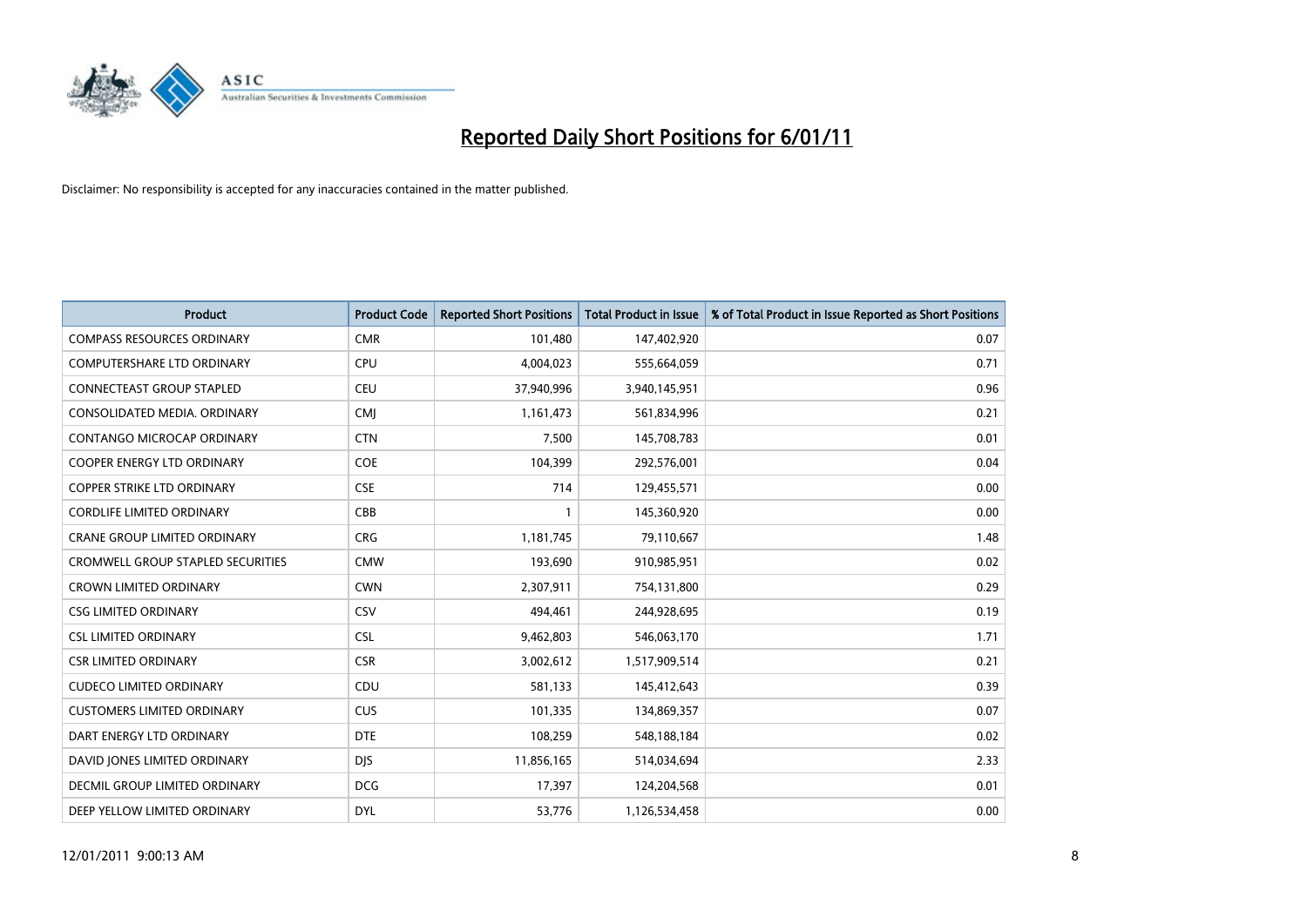

| Product                              | <b>Product Code</b> | <b>Reported Short Positions</b> | <b>Total Product in Issue</b> | % of Total Product in Issue Reported as Short Positions |
|--------------------------------------|---------------------|---------------------------------|-------------------------------|---------------------------------------------------------|
| DEVINE LIMITED ORDINARY              | <b>DVN</b>          | 1,000                           | 634,918,223                   | 0.00                                                    |
| DEXUS PROPERTY GROUP STAPLED UNITS   | <b>DXS</b>          | 26,924,149                      | 4,839,024,176                 | 0.55                                                    |
| DISCOVERY METALS LTD ORDINARY        | <b>DML</b>          | 180,581                         | 436,628,231                   | 0.04                                                    |
| DOMINION MINING ORDINARY             | <b>DOM</b>          | 148,595                         | 103,520,259                   | 0.14                                                    |
| DOMINO PIZZA ENTERPR ORDINARY        | <b>DMP</b>          | 3                               | 68,407,674                    | 0.00                                                    |
| DOWNER EDI LIMITED ORDINARY          | <b>DOW</b>          | 2,087,233                       | 343,178,483                   | 0.60                                                    |
| DUET GROUP STAPLED US PROHIBIT.      | <b>DUE</b>          | 1,400,419                       | 887,304,690                   | 0.15                                                    |
| DULUXGROUP LIMITED ORDINARY          | <b>DLX</b>          | 891,916                         | 367,456,259                   | 0.24                                                    |
| DWS ADVANCED ORDINARY                | <b>DWS</b>          | 78,653                          | 132,362,763                   | 0.06                                                    |
| DYESOL LIMITED ORDINARY              | <b>DYE</b>          | 205,320                         | 143,384,818                   | 0.14                                                    |
| <b>EASTERN STAR GAS ORDINARY</b>     | <b>ESG</b>          | 2,237,560                       | 991,567,041                   | 0.20                                                    |
| EDT RETAIL TRUST UNITS               | <b>EDT</b>          | 99,457                          | 4,700,290,868                 | 0.00                                                    |
| <b>ELDERS LIMITED ORDINARY</b>       | <b>ELD</b>          | 15,502,223                      | 448,598,480                   | 3.44                                                    |
| ELDORADO GOLD CORP CDI 1:1           | EAU                 | 29,952                          | 20,358,131                    | 0.16                                                    |
| ELEMENTOS LIMITED ORDINARY           | <b>ELT</b>          | 8                               | 48,685,454                    | 0.00                                                    |
| ELIXIR PETROLEUM LTD ORDINARY        | <b>EXR</b>          | 324,400                         | 188,988,472                   | 0.17                                                    |
| <b>EMECO HOLDINGS ORDINARY</b>       | <b>EHL</b>          | 1,407,801                       | 631,237,586                   | 0.22                                                    |
| ENERGY RESOURCES ORDINARY 'A'        | ERA                 | 1,252,261                       | 190,737,934                   | 0.67                                                    |
| <b>ENERGY WORLD CORPOR, ORDINARY</b> | <b>EWC</b>          | 7,264,349                       | 1,561,166,672                 | 0.47                                                    |
| <b>ENTEK ENERGY LTD ORDINARY</b>     | <b>ETE</b>          | 489,903                         | 287,692,535                   | 0.17                                                    |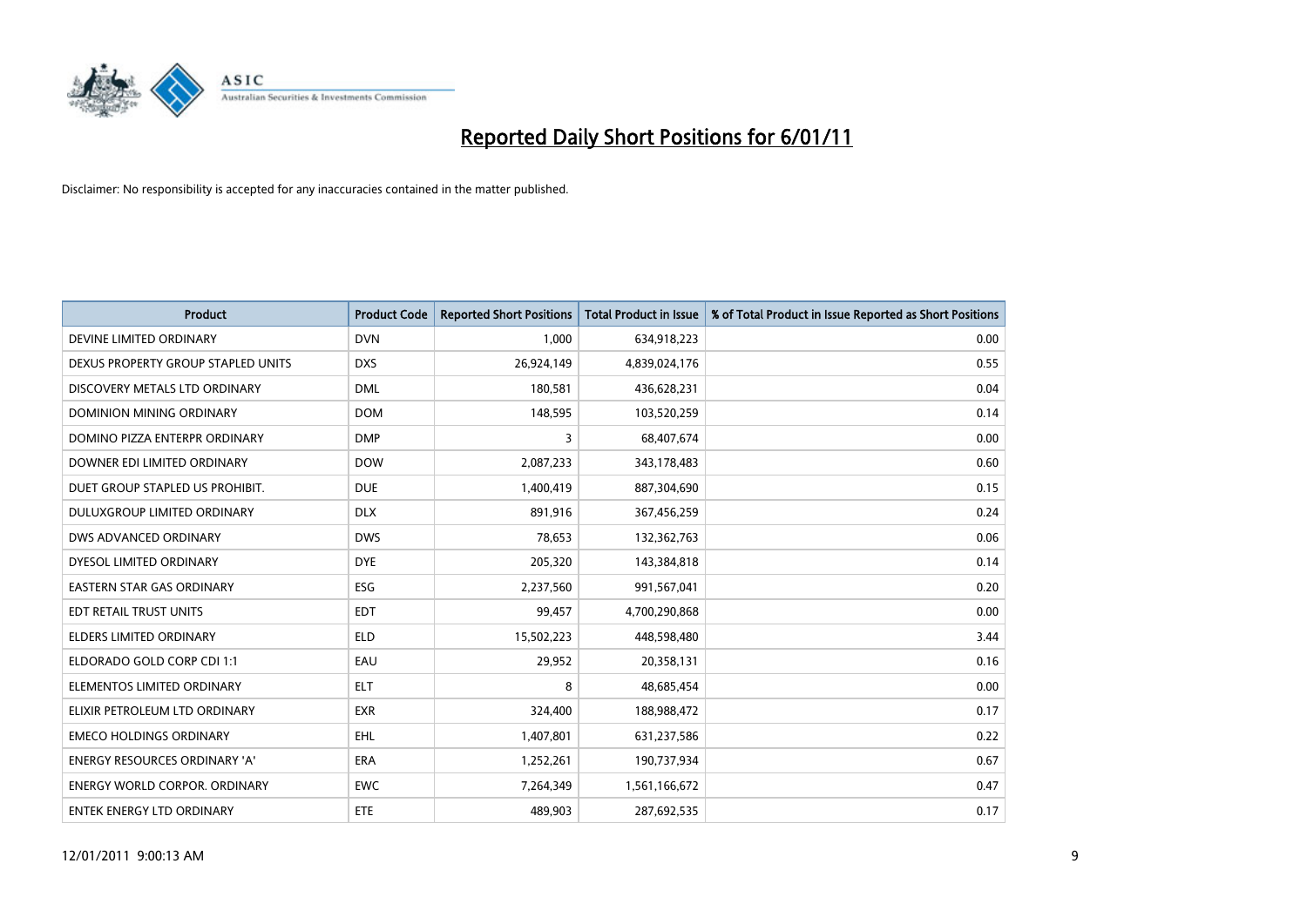

| Product                                   | <b>Product Code</b> | <b>Reported Short Positions</b> | <b>Total Product in Issue</b> | % of Total Product in Issue Reported as Short Positions |
|-------------------------------------------|---------------------|---------------------------------|-------------------------------|---------------------------------------------------------|
| <b>ENTELLECT SOLUTIONS ORDINARY</b>       | <b>ESN</b>          | 464,050                         | 1,740,334,200                 | 0.03                                                    |
| ENVESTRA LIMITED ORDINARY                 | <b>ENV</b>          | 1,874,877                       | 1,430,398,609                 | 0.13                                                    |
| EQUATORIAL RES LTD ORDINARY               | EQX                 | 3,841                           | 86,268,022                    | 0.00                                                    |
| EQUINOX MINERALS LTD CHESS DEPOSITARY INT | EQN                 | 4,504,017                       | 818,876,869                   | 0.55                                                    |
| <b>EVEREST FINANCIAL ORDINARY</b>         | EFG                 | 4,300                           | 251,442,316                   | 0.00                                                    |
| <b>EXTRACT RESOURCES ORDINARY</b>         | <b>EXT</b>          | 325,281                         | 243,302,298                   | 0.14                                                    |
| FAIRFAX MEDIA LTD ORDINARY                | <b>FXJ</b>          | 304,817,058                     | 2,351,955,725                 | 12.94                                                   |
| <b>FANTASTIC HOLDINGS ORDINARY</b>        | <b>FAN</b>          | 3,000                           | 102,739,538                   | 0.00                                                    |
| FERRAUS LIMITED ORDINARY                  | <b>FRS</b>          | 370                             | 205,700,890                   | 0.00                                                    |
| FERRUM CRESCENT LTD ORDINARY              | <b>FCR</b>          | 700,000                         | 291,896,704                   | 0.24                                                    |
| FISHER & PAYKEL APP. ORDINARY             | <b>FPA</b>          | 10,745,752                      | 724,235,162                   | 1.49                                                    |
| FISHER & PAYKEL H. ORDINARY               | FPH                 | 2,350,811                       | 520,409,135                   | 0.46                                                    |
| FKP PROPERTY GROUP STAPLED SECURITIES     | <b>FKP</b>          | 9,351,331                       | 1,174,033,185                 | 0.79                                                    |
| FLEETWOOD CORP ORDINARY                   | <b>FWD</b>          | 43,669                          | 57,281,484                    | 0.07                                                    |
| FLETCHER BUILDING ORDINARY                | <b>FBU</b>          | 1,643,126                       | 611,250,393                   | 0.27                                                    |
| FLEXIGROUP LIMITED ORDINARY               | <b>FXL</b>          | 81,309                          | 275,472,492                   | 0.03                                                    |
| <b>FLIGHT CENTRE ORDINARY</b>             | <b>FLT</b>          | 2,719,792                       | 99,791,411                    | 2.73                                                    |
| FLINDERS MINES LTD ORDINARY               | <b>FMS</b>          | 21,439,639                      | 1,820,329,571                 | 1.18                                                    |
| <b>FORGE GROUP LIMITED ORDINARY</b>       | FGE                 | 4,068                           | 82,844,014                    | 0.00                                                    |
| FORTE ENERGY NL ORDINARY                  | <b>FTE</b>          | 2,658,986                       | 582,658,031                   | 0.46                                                    |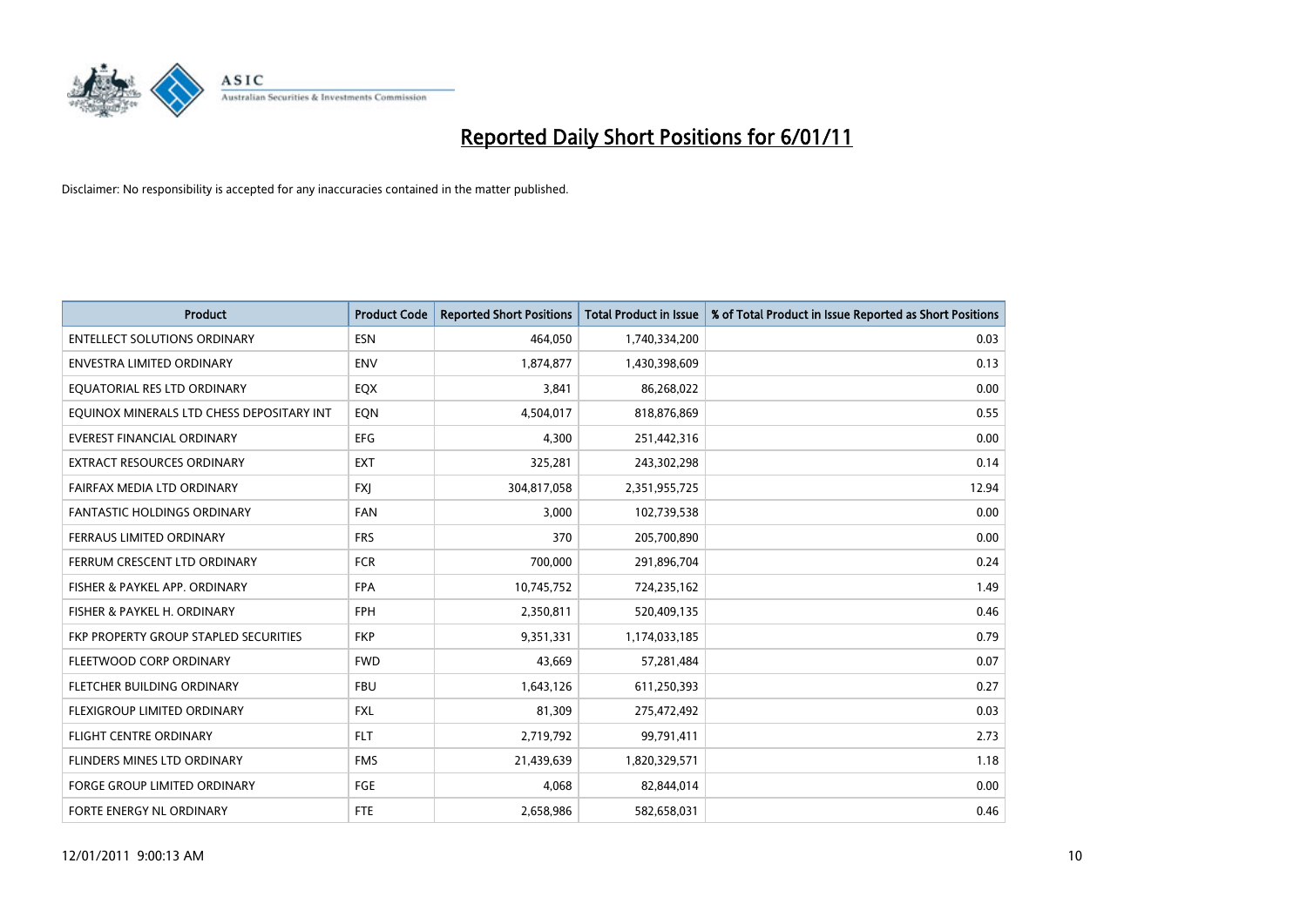

| Product                                   | <b>Product Code</b> | <b>Reported Short Positions</b> | <b>Total Product in Issue</b> | % of Total Product in Issue Reported as Short Positions |
|-------------------------------------------|---------------------|---------------------------------|-------------------------------|---------------------------------------------------------|
| FORTESCUE METALS GRP ORDINARY             | <b>FMG</b>          | 6,975,885                       | 3,112,592,409                 | 0.22                                                    |
| <b>FOSTER'S GROUP ORDINARY</b>            | FGL                 | 11,497,791                      | 1,935,386,127                 | 0.61                                                    |
| FTD CORPORATION ORDINARY                  | <b>FTD</b>          | 8,088                           | 100,421,069                   | 0.01                                                    |
| <b>FUNTASTIC LIMITED ORDINARY</b>         | <b>FUN</b>          | 322,528                         | 340,997,682                   | 0.09                                                    |
| <b>G.U.D. HOLDINGS ORDINARY</b>           | GUD                 | 306,283                         | 68,426,721                    | 0.45                                                    |
| <b>GALAXY RESOURCES ORDINARY</b>          | <b>GXY</b>          | 556,812                         | 191,903,358                   | 0.27                                                    |
| <b>GEODYNAMICS LIMITED ORDINARY</b>       | GDY                 | 179,254                         | 333,643,956                   | 0.05                                                    |
| <b>GINDALBIE METALS LTD ORDINARY</b>      | <b>GBG</b>          | 8,242,856                       | 935,215,590                   | 0.88                                                    |
| <b>GIRALIA RESOURCES NL ORDINARY</b>      | <b>GIR</b>          | 310,788                         | 181,160,170                   | 0.17                                                    |
| <b>GLOBAL MINING ORDINARY</b>             | <b>GMI</b>          | 8,951                           | 191,820,968                   | 0.00                                                    |
| <b>GLOUCESTER COAL ORDINARY</b>           | GCL                 | 258,387                         | 140,447,062                   | 0.18                                                    |
| <b>GME RESOURCES LTD ORDINARY</b>         | <b>GME</b>          | 800                             | 302,352,750                   | 0.00                                                    |
| <b>GOLDEN GATE PETROL ORDINARY</b>        | GGP                 | 11,538                          | 1,080,159,955                 | 0.00                                                    |
| <b>GOLDEN WEST RESOURCE ORDINARY</b>      | <b>GWR</b>          | 1,617                           | 164,606,127                   | 0.00                                                    |
| <b>GOODMAN FIELDER, ORDINARY</b>          | <b>GFF</b>          | 13,373,667                      | 1,380,386,438                 | 0.98                                                    |
| <b>GOODMAN GROUP STAPLED US PROHIBIT.</b> | GMG                 | 21,256,769                      | 6,893,007,207                 | 0.30                                                    |
| <b>GPT GROUP STAPLED SEC.</b>             | GPT                 | 8,016,233                       | 1,855,529,431                 | 0.42                                                    |
| <b>GRAINCORP LIMITED A CLASS ORDINARY</b> | <b>GNC</b>          | 795,831                         | 198,318,900                   | 0.40                                                    |
| <b>GRANGE RESOURCES, ORDINARY</b>         | GRR                 | 1,343,912                       | 1,152,077,403                 | 0.11                                                    |
| <b>GREENCAP LIMITED ORDINARY</b>          | GCG                 | 1                               | 262,515,385                   | 0.00                                                    |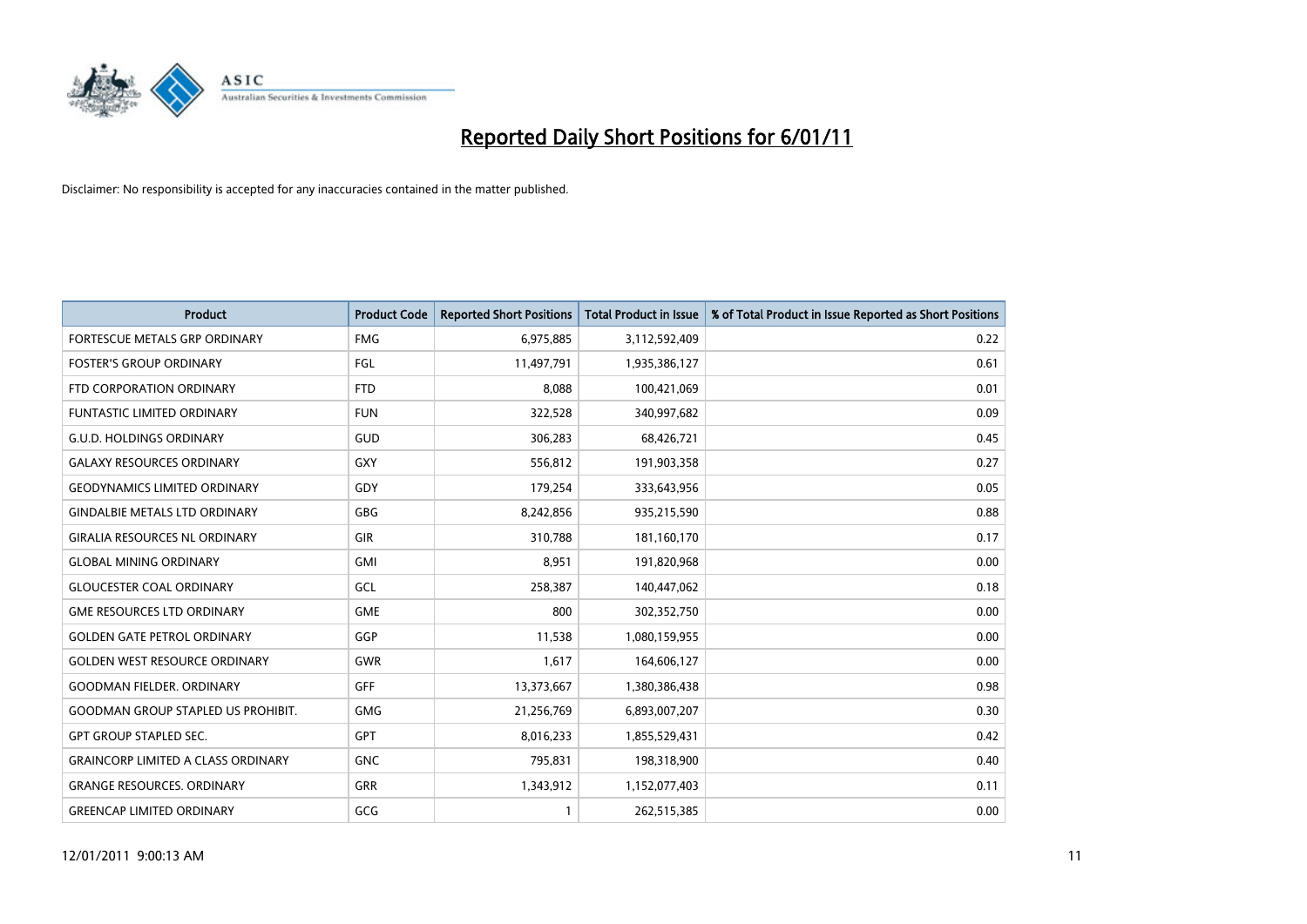

| Product                                          | <b>Product Code</b> | <b>Reported Short Positions</b> | <b>Total Product in Issue</b> | % of Total Product in Issue Reported as Short Positions |
|--------------------------------------------------|---------------------|---------------------------------|-------------------------------|---------------------------------------------------------|
| <b>GREENLAND MIN EN LTD ORDINARY</b>             | GGG                 | 1,077,865                       | 288,672,163                   | 0.37                                                    |
| <b>GRYPHON MINERALS LTD ORDINARY</b>             | GRY                 | 119,098                         | 292,472,058                   | 0.05                                                    |
| <b>GUINNESS PEAT GROUP. CHESS DEPOSITARY INT</b> | <b>GPG</b>          | 55                              | 291,115,957                   | 0.00                                                    |
| <b>GUNNS LIMITED ORDINARY</b>                    | <b>GNS</b>          | 13,072,534                      | 848,401,559                   | 1.52                                                    |
| <b>GWA GROUP LTD ORDINARY</b>                    | <b>GWA</b>          | 2,985,093                       | 301,102,514                   | 1.00                                                    |
| HARVEY NORMAN ORDINARY                           | <b>HVN</b>          | 29,967,404                      | 1,062,316,784                 | 2.82                                                    |
| HASTIE GROUP LIMITED ORDINARY                    | <b>HST</b>          | 493,436                         | 239,781,419                   | 0.19                                                    |
| HASTINGS DIVERSIFIED STAPLED SECURITY            | <b>HDF</b>          | 702,777                         | 518,300,758                   | 0.13                                                    |
| HEARTWARE INT INC CDI 35:1                       | <b>HIN</b>          | 272,008                         | 66,059,280                    | 0.41                                                    |
| <b>HENDERSON GROUP CDI 1:1</b>                   | <b>HGG</b>          | 5,596,738                       | 560,490,613                   | 0.99                                                    |
| HFA HOLDINGS LIMITED ORDINARY                    | <b>HFA</b>          | 1,888,795                       | 469,330,170                   | 0.39                                                    |
| <b>HIGHLANDS PACIFIC ORDINARY</b>                | <b>HIG</b>          | 2,382,804                       | 685,582,148                   | 0.35                                                    |
| HILLS HOLDINGS LTD ORDINARY                      | <b>HIL</b>          | 622,428                         | 248,676,841                   | 0.24                                                    |
| HORIZON OIL LIMITED ORDINARY                     | <b>HZN</b>          | 2,716,476                       | 1,130,311,515                 | 0.24                                                    |
| HUNNU COAL LIMITED ORDINARY                      | <b>HUN</b>          | 74,083                          | 182,365,002                   | 0.04                                                    |
| <b>ICON ENERGY LIMITED ORDINARY</b>              | <b>ICN</b>          | 67,000                          | 469,301,394                   | 0.01                                                    |
| <b>IINET LIMITED ORDINARY</b>                    | <b>IIN</b>          | 1,065,057                       | 151,971,119                   | 0.69                                                    |
| ILUKA RESOURCES ORDINARY                         | ILU                 | 4,275,029                       | 418,700,517                   | 0.99                                                    |
| IMF (AUSTRALIA) LTD ORDINARY                     | <b>IMF</b>          | 330,137                         | 122,496,819                   | 0.27                                                    |
| <b>IMX RESOURCES LTD ORDINARY</b>                | <b>IXR</b>          | 20.000                          | 262,552,803                   | 0.01                                                    |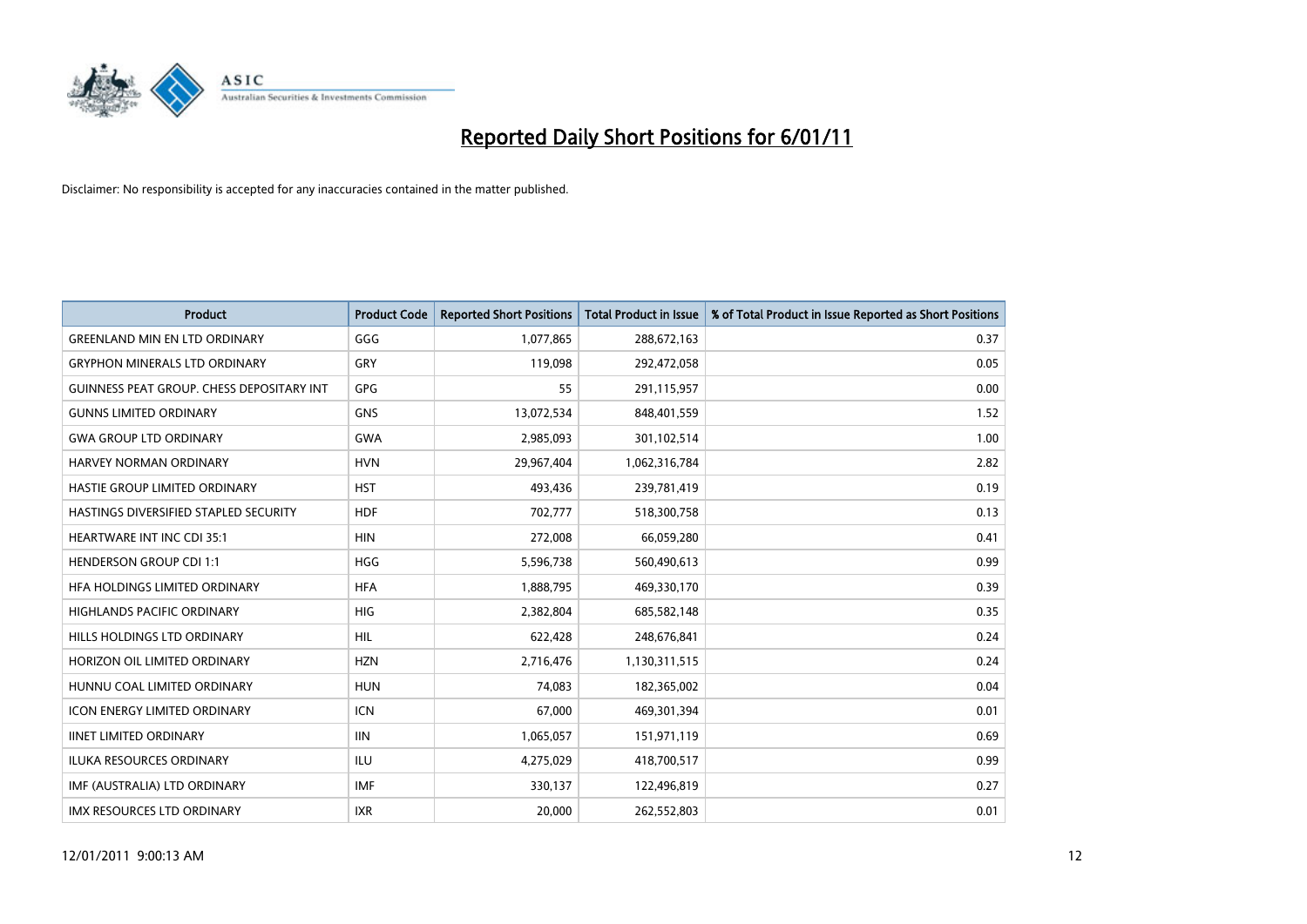

| Product                                   | <b>Product Code</b> | <b>Reported Short Positions</b> | <b>Total Product in Issue</b> | % of Total Product in Issue Reported as Short Positions |
|-------------------------------------------|---------------------|---------------------------------|-------------------------------|---------------------------------------------------------|
| <b>INCITEC PIVOT ORDINARY</b>             | IPL                 | 3,344,407                       | 1,628,730,107                 | 0.21                                                    |
| <b>INDAGO RESOURCES LTD ORDINARY</b>      | <b>IDG</b>          | 8,179                           | 5,478,823                     | 0.15                                                    |
| INDEPENDENCE GROUP ORDINARY               | <b>IGO</b>          | 584,640                         | 138,777,305                   | 0.41                                                    |
| <b>INDOPHIL RESOURCES ORDINARY</b>        | <b>IRN</b>          | 1,545,798                       | 471,445,763                   | 0.33                                                    |
| <b>INDUSTREA LIMITED ORDINARY</b>         | IDL                 | 1,127,824                       | 363,878,295                   | 0.30                                                    |
| INFIGEN ENERGY STAPLED SECURITIES         | <b>IFN</b>          | 4,842,028                       | 761,222,569                   | 0.62                                                    |
| ING INDUSTRIAL FUND UNITS                 | <b>IIF</b>          | 16,798,232                      | 2,592,249,647                 | 0.67                                                    |
| ING OFFICE FUND STAPLED SECURITIES        | <b>IOF</b>          | 6,532,573                       | 2,729,071,212                 | 0.23                                                    |
| ING RE COM GROUP STAPLED SECURITIES       | <b>ILF</b>          | 9,075                           | 441,029,194                   | 0.00                                                    |
| <b>INSURANCE AUSTRALIA ORDINARY</b>       | <b>IAG</b>          | 1,303,154                       | 2,079,034,021                 | 0.04                                                    |
| INTEGRA MINING LTD, ORDINARY              | <b>IGR</b>          | 4,661,558                       | 757,692,394                   | 0.62                                                    |
| <b>INTREPID MINES ORDINARY</b>            | IAU                 | 2,135,604                       | 515,342,872                   | 0.42                                                    |
| <b>INVOCARE LIMITED ORDINARY</b>          | <b>IVC</b>          | 1,003,276                       | 102,421,288                   | 0.98                                                    |
| <b>ION LIMITED ORDINARY</b>               | <b>ION</b>          | 164,453                         | 256,365,105                   | 0.06                                                    |
| <b>IOOF HOLDINGS LTD ORDINARY</b>         | IFL.                | 1,464,867                       | 229,794,395                   | 0.64                                                    |
| <b>IRESS MARKET TECH. ORDINARY</b>        | <b>IRE</b>          | 2,086,106                       | 126,018,142                   | 1.65                                                    |
| <b>IRON ORE HOLDINGS ORDINARY</b>         | <b>IOH</b>          | 32,358                          | 137,548,774                   | 0.02                                                    |
| ISHARES MSCI AUS 200 ISHARES MSCI AUS 200 | <b>IOZ</b>          | 31,266                          | 2,025,000                     | 1.54                                                    |
| <b>ISHARES MSCI EAFE CDI 1:1</b>          | <b>IVE</b>          | 74,419                          | 590,400,000                   | 0.01                                                    |
| <b>ISHARES S&amp;P 500 CDI 1:1</b>        | <b>IVV</b>          | 20,225                          | 116,350,000                   | 0.02                                                    |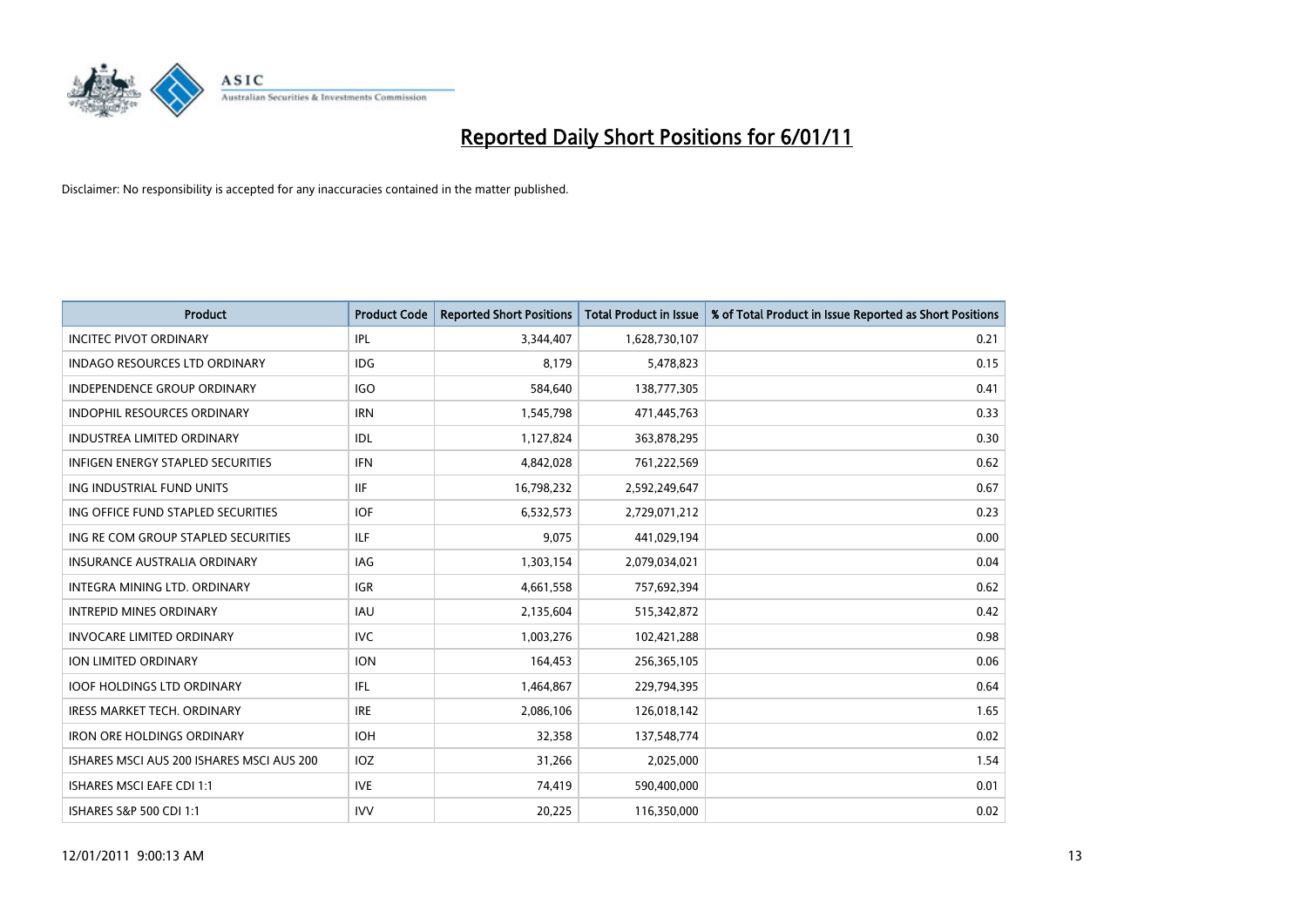

| Product                                  | <b>Product Code</b> | <b>Reported Short Positions</b> | <b>Total Product in Issue</b> | % of Total Product in Issue Reported as Short Positions |
|------------------------------------------|---------------------|---------------------------------|-------------------------------|---------------------------------------------------------|
| <b>ISOFT GROUP LIMITED ORDINARY</b>      | <b>ISF</b>          | 4,939,408                       | 1,070,595,874                 | 0.45                                                    |
| <b>IVANHOE AUSTRALIA ORDINARY</b>        | <b>IVA</b>          | 294,781                         | 418,410,103                   | 0.07                                                    |
| <b>JABIRU METALS LTD ORDINARY</b>        | <b>JML</b>          | 90,070                          | 552,619,180                   | 0.01                                                    |
| JAMES HARDIE INDUST CHESS DEPOSITARY INT | <b>IHX</b>          | 16,674,171                      | 436,128,074                   | 3.80                                                    |
| <b>IAMESON RESOURCES ORDINARY</b>        | <b>JAL</b>          | 1,600,000                       | 82,767,024                    | 1.93                                                    |
| <b>JB HI-FI LIMITED ORDINARY</b>         | <b>IBH</b>          | 8,496,820                       | 109,223,945                   | 7.77                                                    |
| <b>JUPITER MINES ORDINARY</b>            | <b>IMS</b>          | 5.038                           | 1,345,694,702                 | 0.00                                                    |
| <b>KAGARA LTD ORDINARY</b>               | <b>KZL</b>          | 1,511,000                       | 707,789,717                   | 0.20                                                    |
| KAROON GAS AUSTRALIA ORDINARY            | <b>KAR</b>          | 164,973                         | 217,295,769                   | 0.07                                                    |
| KATHMANDU HOLD LTD ORDINARY              | <b>KMD</b>          | 332,130                         | 200,000,000                   | 0.16                                                    |
| <b>KEYBRIDGE CAPITAL ORDINARY</b>        | <b>KBC</b>          | 5,999                           | 172,070,564                   | 0.00                                                    |
| KIMBERLEY METALS LTD ORDINARY            | KBL                 | 2,609                           | 161,356,672                   | 0.00                                                    |
| KINGSGATE CONSOLID. ORDINARY             | <b>KCN</b>          | 1,569,967                       | 102,286,251                   | 1.54                                                    |
| KINGSROSE MINING LTD ORDINARY            | <b>KRM</b>          | 230,868                         | 251,335,560                   | 0.09                                                    |
| LEIGHTON HOLDINGS ORDINARY               | LEI                 | 4,493,679                       | 300,889,299                   | 1.46                                                    |
| LEND LEASE GROUP UNIT/ORD STAPLED        | <b>LLC</b>          | 1,239,369                       | 565,558,754                   | 0.20                                                    |
| LINC ENERGY LTD ORDINARY                 | LNC                 | 5,731,094                       | 499,252,239                   | 1.14                                                    |
| LYNAS CORPORATION ORDINARY               | <b>LYC</b>          | 49,038,774                      | 1,662,499,093                 | 2.95                                                    |
| M2 TELECOMMUNICATION ORDINARY            | <b>MTU</b>          | 95,259                          | 122,827,336                   | 0.08                                                    |
| MACARTHUR COAL ORDINARY                  | <b>MCC</b>          | 1,112,253                       | 299,476,903                   | 0.37                                                    |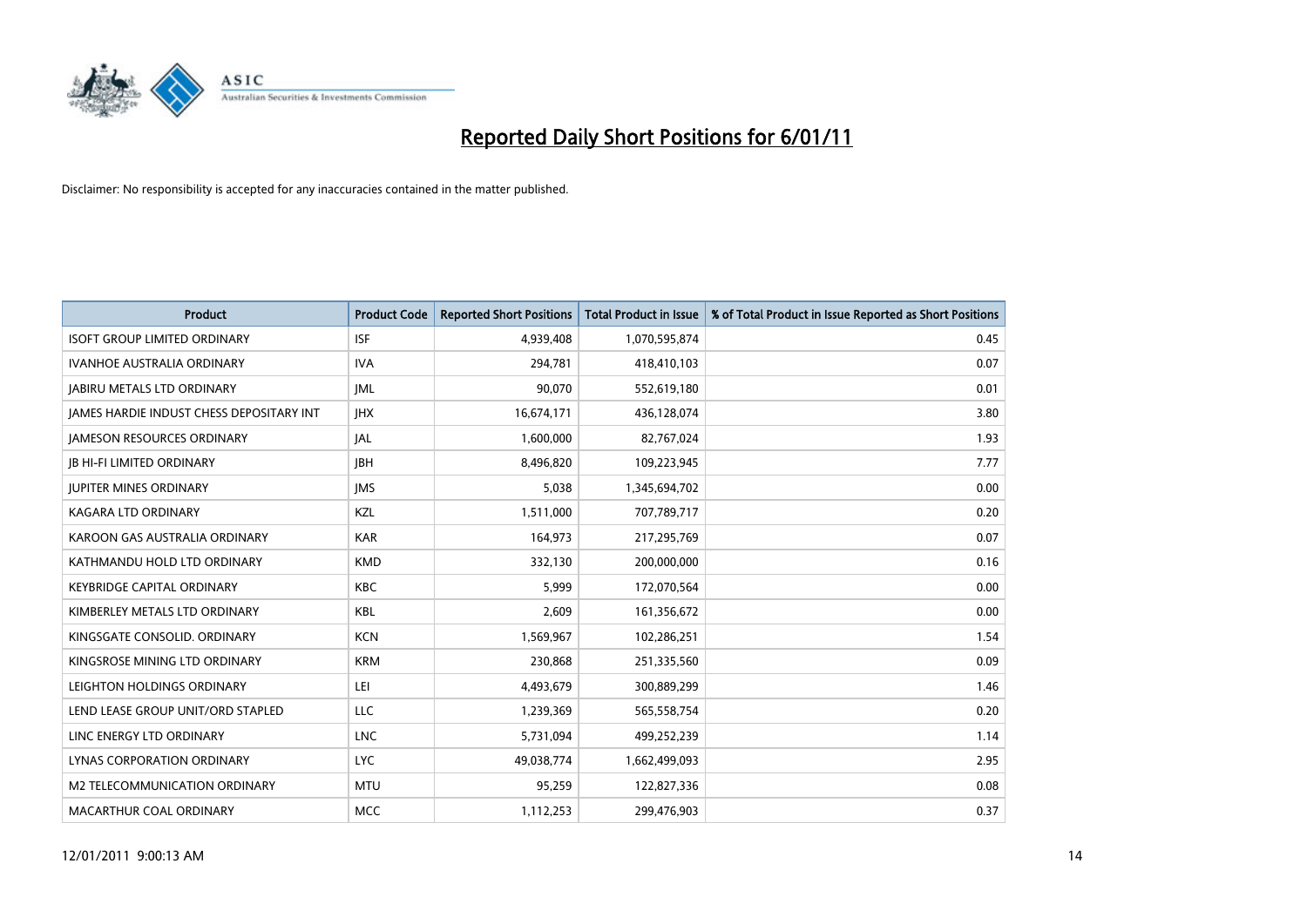

| Product                               | <b>Product Code</b> | <b>Reported Short Positions</b> | <b>Total Product in Issue</b> | % of Total Product in Issue Reported as Short Positions |
|---------------------------------------|---------------------|---------------------------------|-------------------------------|---------------------------------------------------------|
| <b>MACMAHON HOLDINGS ORDINARY</b>     | <b>MAH</b>          | 3,569,432                       | 733,711,705                   | 0.47                                                    |
| MACO ATLAS ROADS GRP ORDINARY STAPLED | <b>MQA</b>          | 4,604,359                       | 452,345,907                   | 1.01                                                    |
| MACQUARIE GROUP LTD ORDINARY          | MQG                 | 3,334,395                       | 346,747,384                   | 0.94                                                    |
| MAGMA METALS LTD. ORDINARY            | <b>MMW</b>          | 22,000                          | 195,605,923                   | 0.01                                                    |
| <b>MANTRA RESOURCES ORDINARY</b>      | <b>MRU</b>          | 12,445                          | 133,329,188                   | 0.00                                                    |
| MAP GROUP STAPLED US PROHIBIT.        | <b>MAP</b>          | 1,589,153                       | 1,861,210,782                 | 0.08                                                    |
| <b>MARION ENERGY ORDINARY</b>         | <b>MAE</b>          | 332,494                         | 863,960,474                   | 0.04                                                    |
| <b>MATRIX C &amp; E LTD ORDINARY</b>  | <b>MCE</b>          | 73,775                          | 72,964,098                    | 0.10                                                    |
| MCMILLAN SHAKESPEARE ORDINARY         | <b>MMS</b>          | 196,989                         | 67,919,101                    | 0.29                                                    |
| MCPHERSON'S LTD ORDINARY              | <b>MCP</b>          | 17,139                          | 71,651,758                    | 0.02                                                    |
| MEDUSA MINING LTD ORDINARY            | MML                 | 2,371,923                       | 188,233,911                   | 1.26                                                    |
| MELBOURNE IT LIMITED ORDINARY         | <b>MLB</b>          | 136,142                         | 80,031,955                    | 0.17                                                    |
| MEO AUSTRALIA LTD ORDINARY            | <b>MEO</b>          | 1,266,898                       | 539,913,260                   | 0.23                                                    |
| <b>MERMAID MARINE ORDINARY</b>        | <b>MRM</b>          | 197,138                         | 213,383,546                   | 0.08                                                    |
| MESOBLAST LIMITED ORDINARY            | <b>MSB</b>          | 90,856                          | 252,645,506                   | 0.04                                                    |
| METALS X LIMITED ORDINARY             | <b>MLX</b>          | 326,940                         | 1,365,661,782                 | 0.03                                                    |
| METCASH LIMITED ORDINARY              | <b>MTS</b>          | 22,057,601                      | 768,787,804                   | 2.90                                                    |
| METGASCO LIMITED ORDINARY             | <b>MEL</b>          | 235,435                         | 252,460,972                   | 0.09                                                    |
| MICLYN EXP OFFSHR ORDINARY            | <b>MIO</b>          | 125,762                         | 271,700,000                   | 0.04                                                    |
| MINARA RESOURCES ORDINARY             | <b>MRE</b>          | 7,323,010                       | 1,167,783,517                 | 0.61                                                    |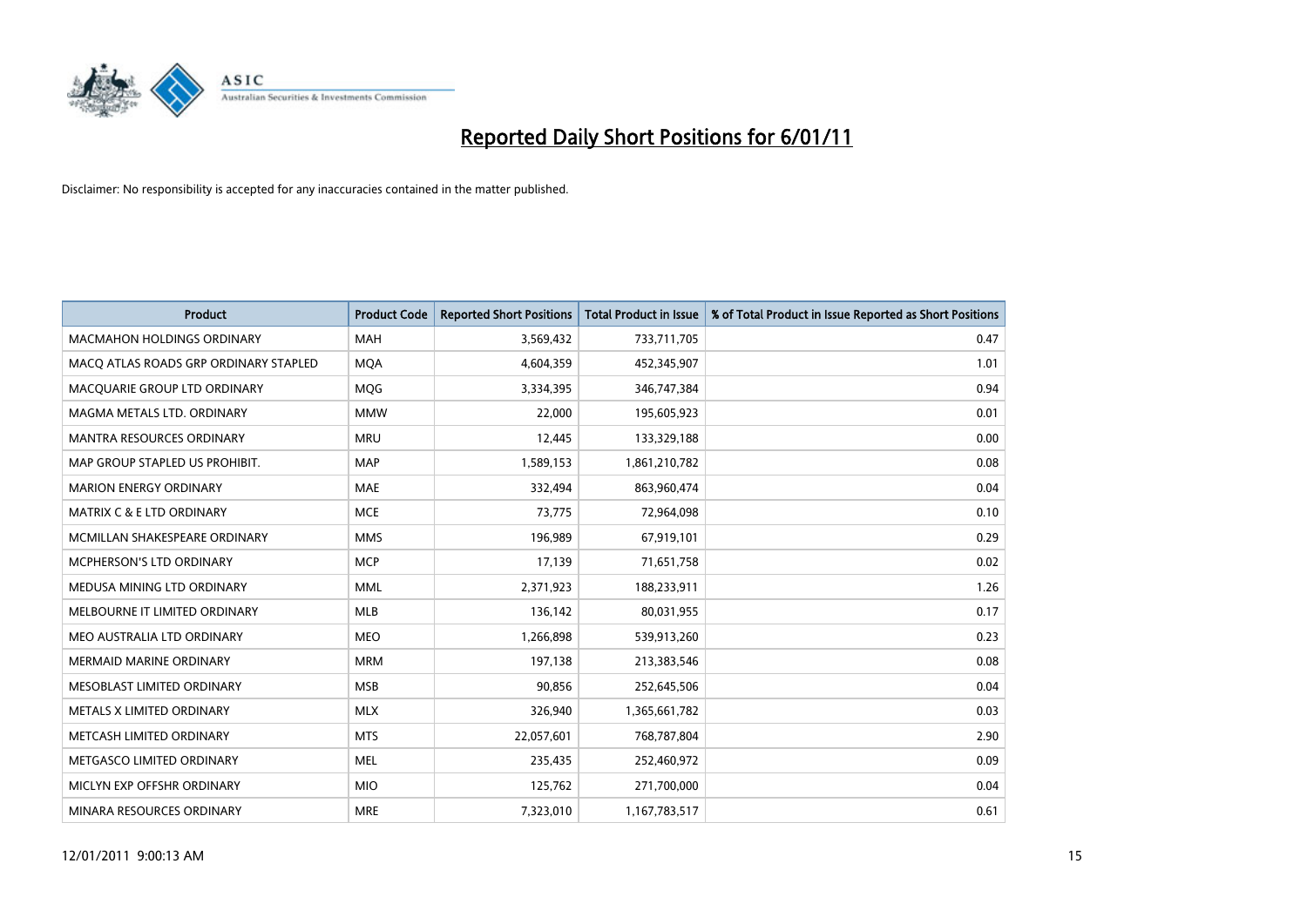

| Product                           | <b>Product Code</b> | <b>Reported Short Positions</b> | <b>Total Product in Issue</b> | % of Total Product in Issue Reported as Short Positions |
|-----------------------------------|---------------------|---------------------------------|-------------------------------|---------------------------------------------------------|
| MINCOR RESOURCES NL ORDINARY      | <b>MCR</b>          | 708,344                         | 200,608,804                   | 0.36                                                    |
| MINERAL DEPOSITS ORDINARY         | <b>MDL</b>          | 242,082                         | 60,768,582                    | 0.40                                                    |
| MINERAL RESOURCES, ORDINARY       | <b>MIN</b>          | 99,085                          | 168,219,485                   | 0.05                                                    |
| MIRABELA NICKEL LTD ORDINARY      | <b>MBN</b>          | 8,027,247                       | 491,561,237                   | 1.63                                                    |
| MIRVAC GROUP STAPLED SECURITIES   | <b>MGR</b>          | 3,465,826                       | 3,415,819,357                 | 0.09                                                    |
| MISSION NEWENERGY ORDINARY        | <b>MBT</b>          | 250,000                         | 280,594,232                   | 0.09                                                    |
| MOLOPO ENERGY LTD ORDINARY        | <b>MPO</b>          | 1,442,733                       | 250,972,584                   | 0.58                                                    |
| MOLY MINES LIMITED ORDINARY       | <b>MOL</b>          | 78,000                          | 365,722,323                   | 0.03                                                    |
| MONADELPHOUS GROUP ORDINARY       | <b>MND</b>          | 399,315                         | 87,521,827                    | 0.46                                                    |
| <b>MOUNT GIBSON IRON ORDINARY</b> | <b>MGX</b>          | 3,784,059                       | 1,082,570,693                 | 0.35                                                    |
| MULTIPLEX SITES SITES             | <b>MXUPA</b>        | 42                              | 4,500,000                     | 0.00                                                    |
| MURCHISON METALS LTD ORDINARY     | <b>MMX</b>          | 10,658,179                      | 435,884,268                   | 2.43                                                    |
| MYER HOLDINGS LTD ORDINARY        | <b>MYR</b>          | 14,575,411                      | 582,297,884                   | 2.48                                                    |
| <b>MYSTATE LIMITED ORDINARY</b>   | <b>MYS</b>          | 1,400                           | 67,439,158                    | 0.00                                                    |
| NATIONAL AUST, BANK ORDINARY      | <b>NAB</b>          | 9,112,359                       | 2,169,575,514                 | 0.40                                                    |
| NATURAL FUEL LIMITED ORDINARY     | <b>NFL</b>          |                                 | 721,912                       | 0.00                                                    |
| NAVITAS LIMITED ORDINARY          | <b>NVT</b>          | 1,261,845                       | 368,766,367                   | 0.33                                                    |
| NEPTUNE MARINE ORDINARY           | <b>NMS</b>          | 2,024,949                       | 442,245,734                   | 0.45                                                    |
| NEW HOPE CORPORATION ORDINARY     | <b>NHC</b>          | 676,530                         | 830,230,549                   | 0.08                                                    |
| NEWCREST MINING ORDINARY          | <b>NCM</b>          | 3,426,637                       | 765,211,675                   | 0.41                                                    |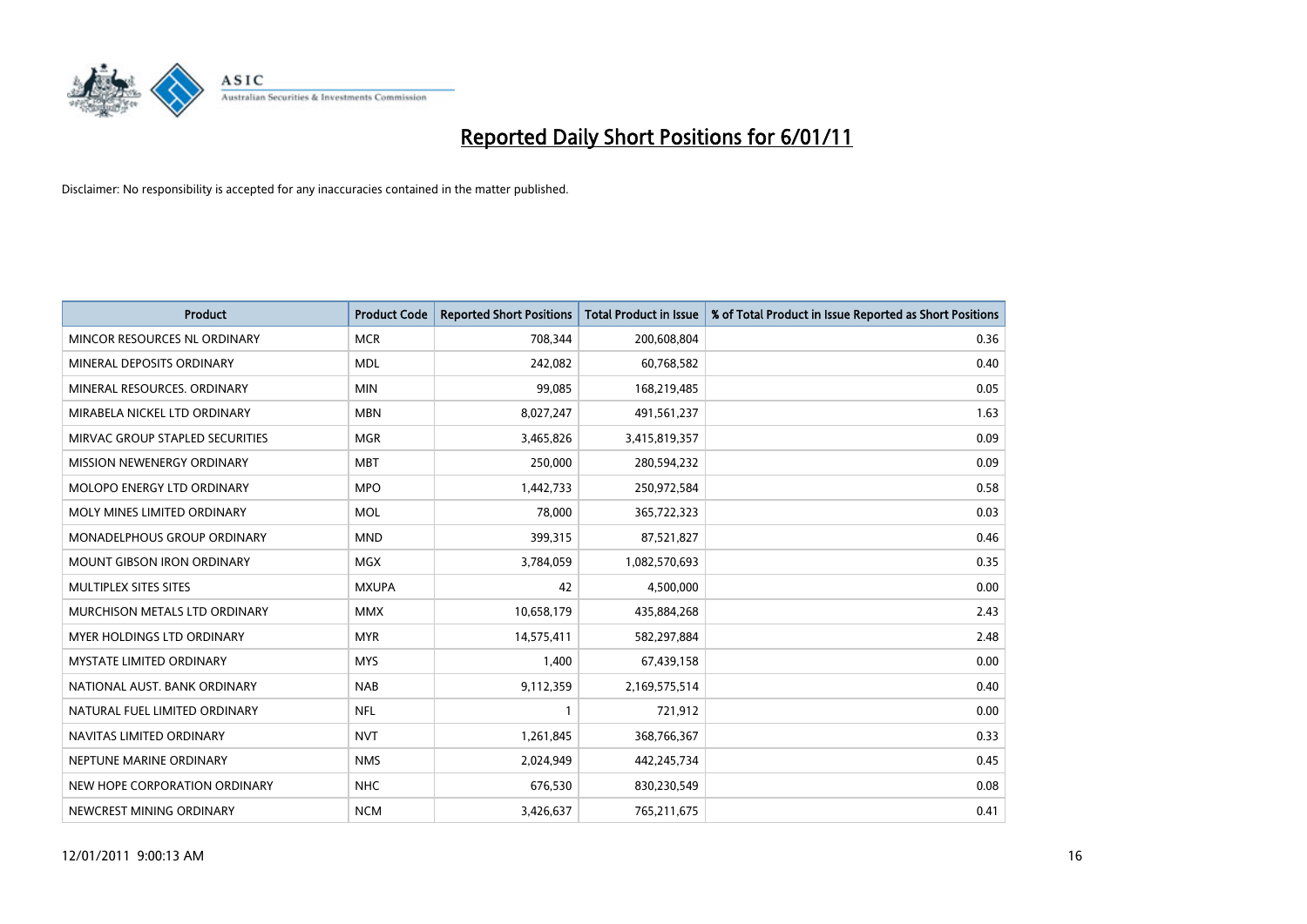

| Product                               | <b>Product Code</b> | <b>Reported Short Positions</b> | <b>Total Product in Issue</b> | % of Total Product in Issue Reported as Short Positions |
|---------------------------------------|---------------------|---------------------------------|-------------------------------|---------------------------------------------------------|
| NEWS CORP A NON-VOTING CDI            | <b>NWSLV</b>        | 142,230                         | 1,828,214,343                 | 0.01                                                    |
| NEWS CORP B VOTING CDI                | <b>NWS</b>          | 7,064,098                       | 798,520,953                   | 0.88                                                    |
| NEXBIS LIMITED ORDINARY               | <b>NBS</b>          | 63,733                          | 798,356,704                   | 0.01                                                    |
| NEXUS ENERGY LIMITED ORDINARY         | <b>NXS</b>          | 5,700,659                       | 1,020,257,304                 | 0.56                                                    |
| NIB HOLDINGS LIMITED ORDINARY         | <b>NHF</b>          | 7,981                           | 466,777,666                   | 0.00                                                    |
| NICK SCALI LIMITED ORDINARY           | <b>NCK</b>          | 35,846                          | 81,000,000                    | 0.04                                                    |
| NIDO PETROLEUM ORDINARY               | <b>NDO</b>          | 163,244                         | 1,340,630,321                 | 0.01                                                    |
| NKWE PLATINUM 10C US COMMON           | <b>NKP</b>          | 353,796                         | 559,651,184                   | 0.07                                                    |
| NORTHERN CREST ORDINARY               | <b>NOC</b>          | 24,345                          | 116,074,781                   | 0.02                                                    |
| NORTHERN IRON LTD ORDINARY            | <b>NFE</b>          | 1,374,024                       | 336,084,863                   | 0.41                                                    |
| NOVOGEN LIMITED ORDINARY              | <b>NRT</b>          | 56,449                          | 102,125,894                   | 0.06                                                    |
| NRW HOLDINGS LIMITED ORDINARY         | <b>NWH</b>          | 382,939                         | 251,223,000                   | 0.15                                                    |
| NUFARM LIMITED ORDINARY               | <b>NUF</b>          | 2,867,916                       | 261,775,731                   | 1.11                                                    |
| NUPLEX INDUSTRIES ORDINARY            | <b>NPX</b>          | 77,095                          | 195,060,783                   | 0.04                                                    |
| OAKTON LIMITED ORDINARY               | <b>OKN</b>          | 788,952                         | 93,674,235                    | 0.85                                                    |
| OCEANAGOLD CORP. CHESS DEPOSITARY INT | OGC                 | 652,176                         | 262,062,610                   | 0.24                                                    |
| OCEANIA CAPITAL LTD ORDINARY          | <b>OCP</b>          | 2,500                           | 91,921,295                    | 0.00                                                    |
| OIL SEARCH LTD ORDINARY               | <b>OSH</b>          | 6,964,394                       | 1,312,888,303                 | 0.50                                                    |
| OM HOLDINGS LIMITED ORDINARY          | OMH                 | 2,697,445                       | 503,085,150                   | 0.54                                                    |
| ONESTEEL LIMITED ORDINARY             | OST                 | 4,864,304                       | 1,334,723,421                 | 0.34                                                    |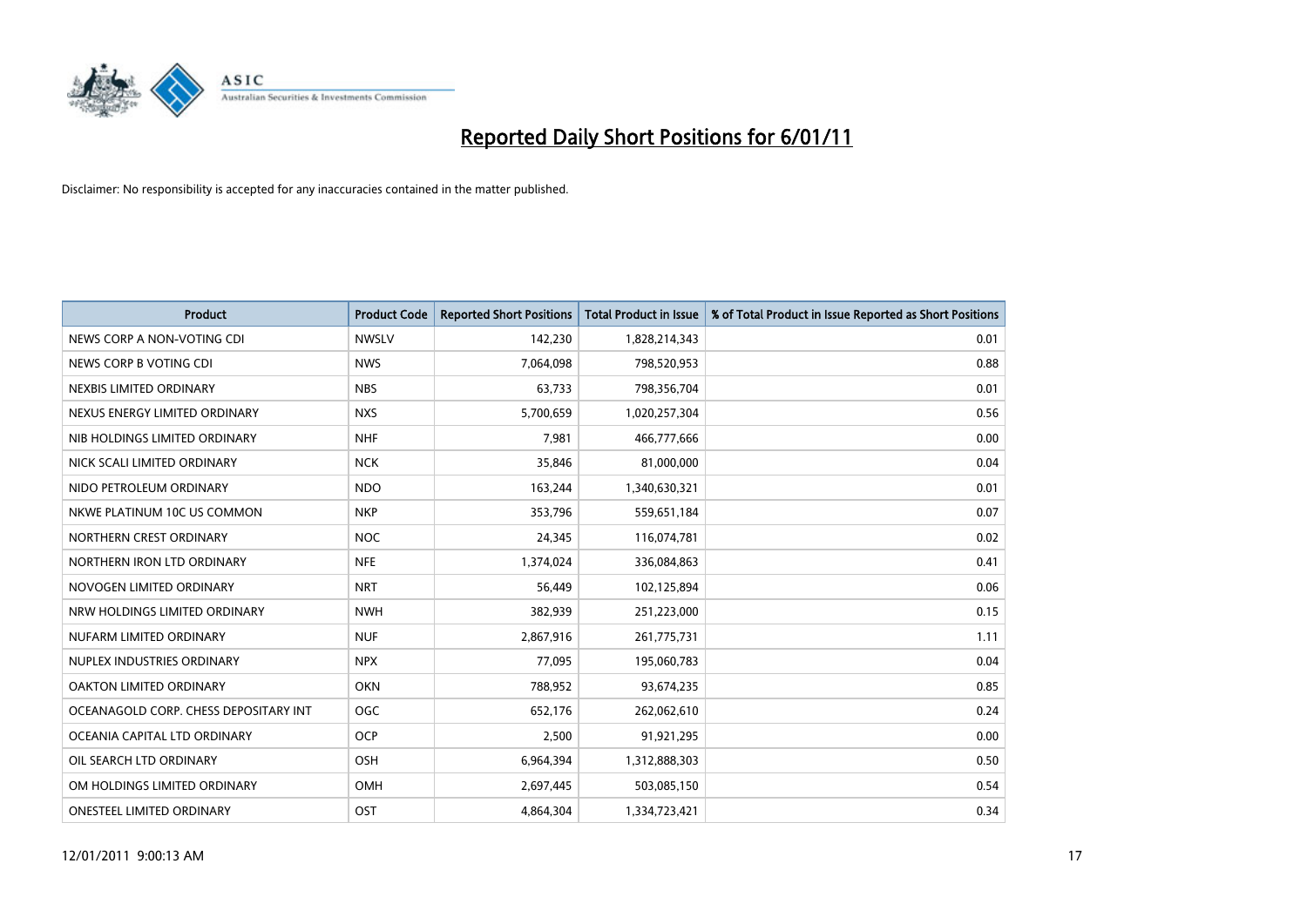

| Product                        | <b>Product Code</b> | <b>Reported Short Positions</b> | <b>Total Product in Issue</b> | % of Total Product in Issue Reported as Short Positions |
|--------------------------------|---------------------|---------------------------------|-------------------------------|---------------------------------------------------------|
| ORICA LIMITED ORDINARY         | ORI                 | 1,198,408                       | 363,189,836                   | 0.30                                                    |
| ORIGIN ENERGY ORDINARY         | <b>ORG</b>          | 3,048,919                       | 884,833,512                   | 0.34                                                    |
| OROCOBRE LIMITED ORDINARY      | <b>ORE</b>          | 31,832                          | 91,181,996                    | 0.03                                                    |
| OROTONGROUP LIMITED ORDINARY   | <b>ORL</b>          | 9,445                           | 40,880,902                    | 0.02                                                    |
| OTTO ENERGY LIMITED ORDINARY   | OEL                 | 109,204                         | 1,134,540,071                 | 0.01                                                    |
| OZ MINERALS ORDINARY           | OZL                 | 19,633,059                      | 3,238,546,504                 | 0.56                                                    |
| <b>PACIFIC BRANDS ORDINARY</b> | <b>PBG</b>          | 3,867,652                       | 931,386,248                   | 0.43                                                    |
| PALADIN ENERGY LTD ORDINARY    | <b>PDN</b>          | 19,881,732                      | 725,357,086                   | 2.74                                                    |
| PANAUST LIMITED ORDINARY       | <b>PNA</b>          | 6,721,492                       | 2,955,176,819                 | 0.22                                                    |
| PANORAMIC RESOURCES ORDINARY   | PAN                 | 967,897                         | 206,500,342                   | 0.47                                                    |
| PAPERLINX LIMITED ORDINARY     | <b>PPX</b>          | 9,852,249                       | 603,580,761                   | 1.61                                                    |
| PATTIES FOODS LTD ORDINARY     | <b>PFL</b>          | 1                               | 138,908,853                   | 0.00                                                    |
| PEET LIMITED ORDINARY          | <b>PPC</b>          | 119,243                         | 302,965,804                   | 0.04                                                    |
| PENINSULA ENERGY LTD ORDINARY  | <b>PEN</b>          | 365,000                         | 1,942,189,657                 | 0.02                                                    |
| PERILYA LIMITED ORDINARY       | PEM                 | 523,111                         | 526,075,563                   | 0.10                                                    |
| PERPETUAL LIMITED ORDINARY     | PPT                 | 1,786,438                       | 44,140,166                    | 4.05                                                    |
| PERSEUS MINING LTD ORDINARY    | PRU                 | 619,824                         | 422,837,088                   | 0.14                                                    |
| PETSEC ENERGY ORDINARY         | <b>PSA</b>          | 223,332                         | 231,283,622                   | 0.10                                                    |
| PHARMAXIS LTD ORDINARY         | <b>PXS</b>          | 1,170,247                       | 226,126,434                   | 0.52                                                    |
| PHOTON GROUP LTD ORDINARY      | PGA                 | 250,510                         | 1,540,543,357                 | 0.02                                                    |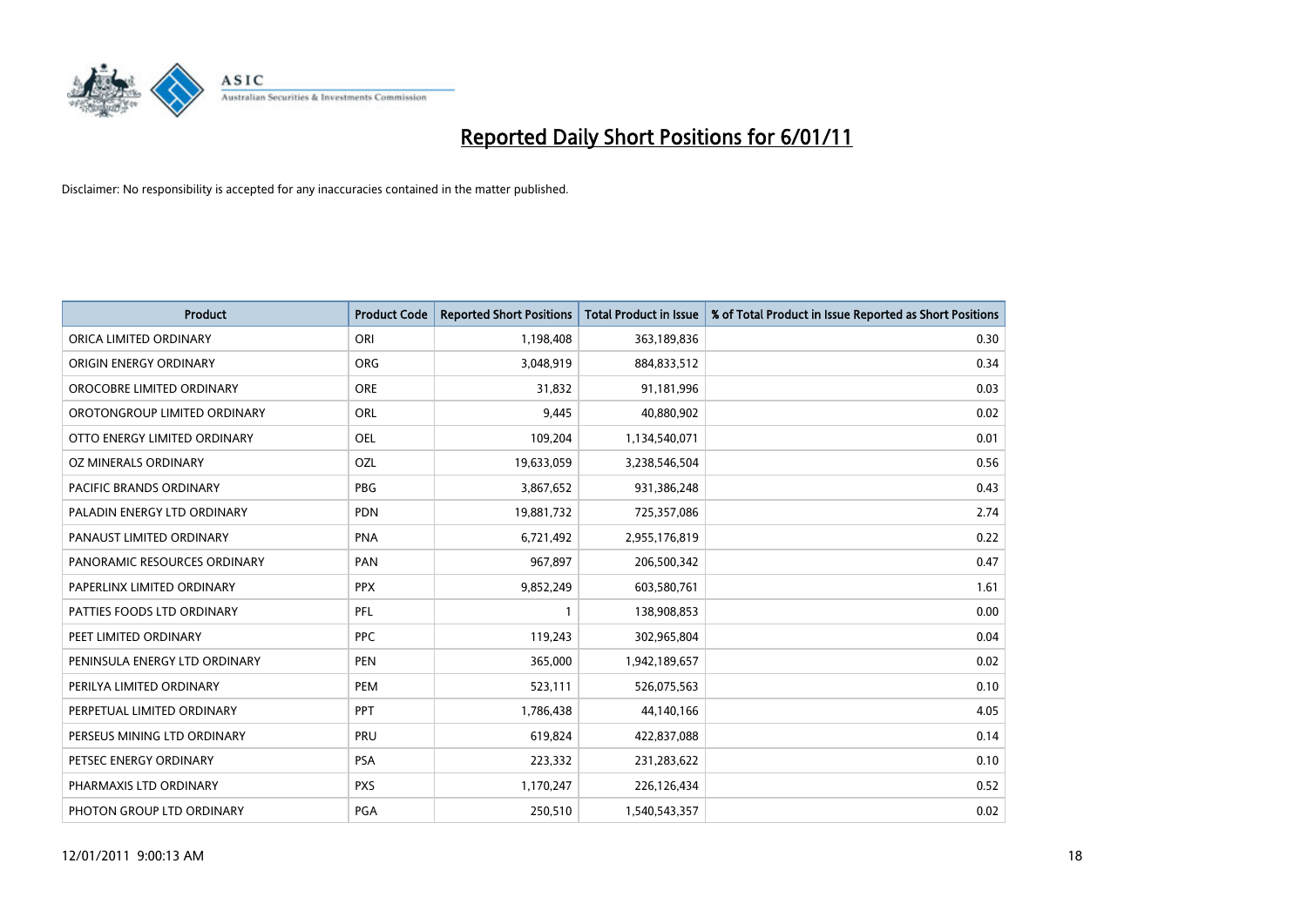

| <b>Product</b>                       | <b>Product Code</b> | <b>Reported Short Positions</b> | <b>Total Product in Issue</b> | % of Total Product in Issue Reported as Short Positions |
|--------------------------------------|---------------------|---------------------------------|-------------------------------|---------------------------------------------------------|
| PIKE RIVER COAL ORDINARY             | <b>PRC</b>          | 257,595                         | 405,513,933                   | 0.06                                                    |
| PLATINUM ASSET ORDINARY              | <b>PTM</b>          | 3,008,271                       | 561,347,878                   | 0.50                                                    |
| PLATINUM AUSTRALIA ORDINARY          | <b>PLA</b>          | 5,361,945                       | 392,430,039                   | 1.37                                                    |
| PLATINUM CAPITAL LTD ORDINARY        | <b>PMC</b>          | $\mathbf{1}$                    | 163,732,888                   | 0.00                                                    |
| PMP LIMITED ORDINARY                 | <b>PMP</b>          | 99,916                          | 335,338,483                   | 0.02                                                    |
| PORT BOUVARD LIMITED ORDINARY        | PBD                 | 6,754                           | 593,868,295                   | 0.00                                                    |
| PREMIER INVESTMENTS ORDINARY         | <b>PMV</b>          | 165,225                         | 155,030,045                   | 0.10                                                    |
| PRIMARY HEALTH CARE ORDINARY         | PRY                 | 10,818,806                      | 496,043,188                   | 2.20                                                    |
| PRIME INFR GROUP. STAPLED SECURITIES | PIH                 | 308,735                         | 351,776,795                   | 0.09                                                    |
| PRIME MEDIA GRP LTD ORDINARY         | PRT                 | 2                               | 366,330,303                   | 0.00                                                    |
| PROGEN PHARMACEUTIC ORDINARY         | PGL                 | 151,596                         | 24,709,097                    | 0.61                                                    |
| PROGRAMMED ORDINARY                  | <b>PRG</b>          | 339,696                         | 118,169,908                   | 0.29                                                    |
| PSIVIDA CORP CDI 1:1                 | <b>PVA</b>          | 6,878                           | 7,752,716                     | 0.09                                                    |
| <b>QANTAS AIRWAYS ORDINARY</b>       | QAN                 | 21,713,789                      | 2,265,123,620                 | 0.96                                                    |
| OBE INSURANCE GROUP ORDINARY         | <b>OBE</b>          | 17,245,027                      | 1,051,660,007                 | 1.63                                                    |
| OR NATIONAL LIMITED ORDINARY         | <b>ORN</b>          | 14,156,035                      | 2,440,000,000                 | 0.56                                                    |
| <b>QUBE LOGISTICS ORDINARY UNITS</b> | QUB                 | 7,400                           | 517,868,029                   | 0.00                                                    |
| RAMELIUS RESOURCES ORDINARY          | <b>RMS</b>          | 126,400                         | 291,208,795                   | 0.04                                                    |
| RAMSAY HEALTH CARE ORDINARY          | <b>RHC</b>          | 2,286,669                       | 202,081,252                   | 1.14                                                    |
| RANGE RESOURCES LTD ORDINARY         | <b>RRS</b>          | 914,472                         | 1,214,873,886                 | 0.08                                                    |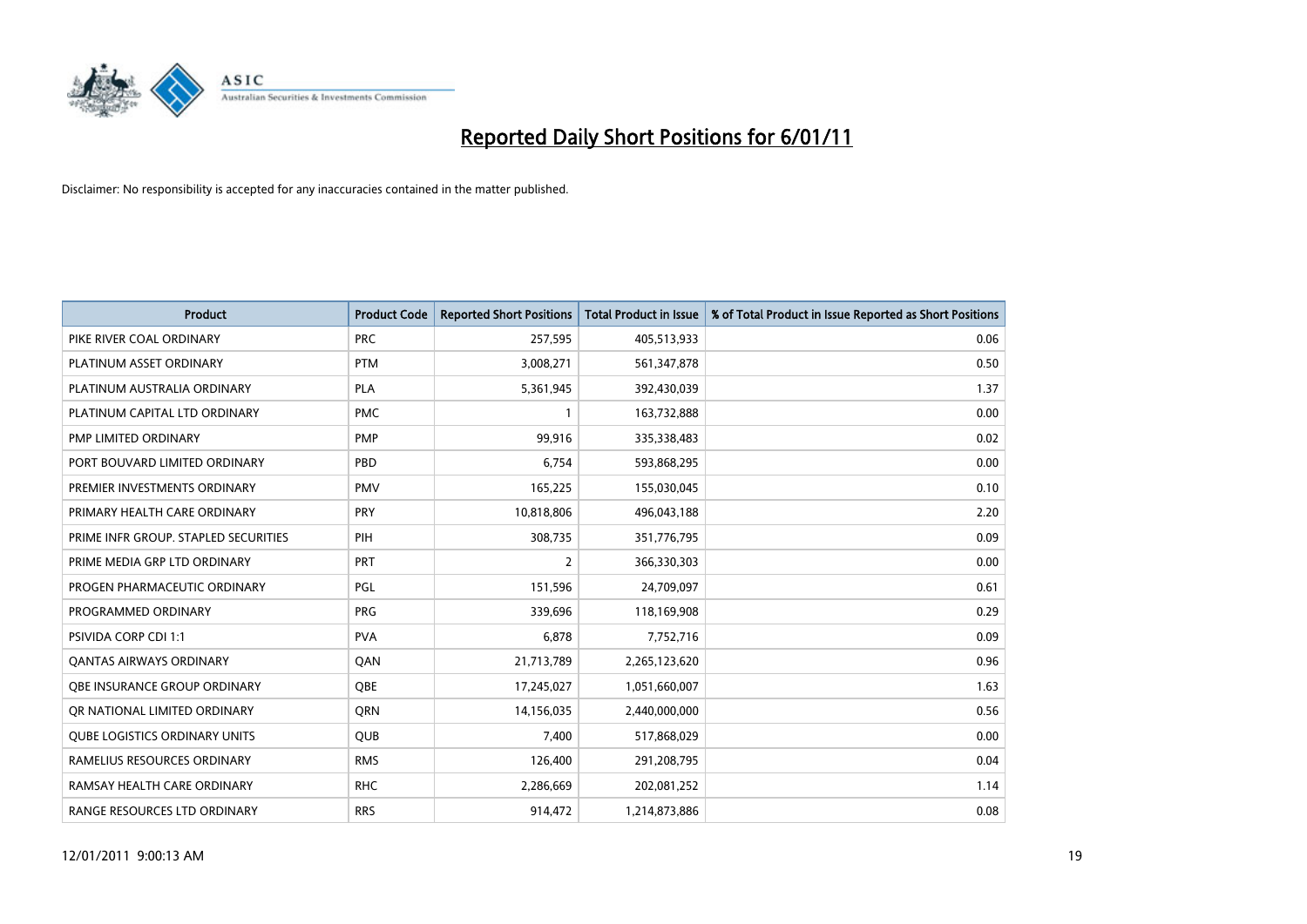

| Product                             | <b>Product Code</b> | <b>Reported Short Positions</b> | <b>Total Product in Issue</b> | % of Total Product in Issue Reported as Short Positions |
|-------------------------------------|---------------------|---------------------------------|-------------------------------|---------------------------------------------------------|
| <b>RCR TOMLINSON ORDINARY</b>       | <b>RCR</b>          | 68,067                          | 131,892,672                   | 0.05                                                    |
| <b>REA GROUP ORDINARY</b>           | <b>REA</b>          | 31,371                          | 129,691,280                   | 0.01                                                    |
| RECKON LIMITED ORDINARY             | <b>RKN</b>          | 1,993                           | 133,384,060                   | 0.00                                                    |
| <b>RED FORK ENERGY ORDINARY</b>     | <b>RFE</b>          | 7,696                           | 139,535,000                   | 0.01                                                    |
| <b>REDFLEX HOLDINGS ORDINARY</b>    | <b>RDF</b>          | 858                             | 110,345,599                   | 0.00                                                    |
| REED RESOURCES LTD ORDINARY         | <b>RDR</b>          | 268,205                         | 192,271,768                   | 0.14                                                    |
| REGIS RESOURCES ORDINARY            | <b>RRL</b>          | 1,406,146                       | 430,053,915                   | 0.33                                                    |
| RESMED INC CDI 10:1                 | <b>RMD</b>          | 9,426,707                       | 1,516,163,980                 | 0.62                                                    |
| <b>RESOLUTE MINING ORDINARY</b>     | <b>RSG</b>          | 2,597,524                       | 463,476,040                   | 0.54                                                    |
| <b>RESOURCE GENERATION ORDINARY</b> | <b>RES</b>          | 157,911                         | 243,900,530                   | 0.06                                                    |
| RETAIL FOOD GROUP ORDINARY          | <b>RFG</b>          | 380                             | 107,275,258                   | 0.00                                                    |
| REVERSE CORP LIMITED ORDINARY       | <b>REF</b>          | 25,141                          | 92,382,175                    | 0.03                                                    |
| REX MINERALS LIMITED ORDINARY       | <b>RXM</b>          | 82,110                          | 150,284,460                   | 0.05                                                    |
| <b>RHG LIMITED ORDINARY</b>         | <b>RHG</b>          | 59,675                          | 318,745,978                   | 0.01                                                    |
| <b>RIALTO ENERGY ORDINARY</b>       | <b>RIA</b>          | 70,345                          | 268,058,412                   | 0.02                                                    |
| RIDLEY CORPORATION ORDINARY         | <b>RIC</b>          | 53,937                          | 307,817,071                   | 0.02                                                    |
| RIO TINTO LIMITED ORDINARY          | <b>RIO</b>          | 14,973,807                      | 435,758,720                   | 3.42                                                    |
| RIVERCITY MOTORWAY STAPLED          | <b>RCY</b>          | 400,208                         | 957,010,115                   | 0.04                                                    |
| RIVERSDALE MINING ORDINARY          | <b>RIV</b>          | 1,292,605                       | 236,696,188                   | 0.55                                                    |
| ROC OIL COMPANY ORDINARY            | <b>ROC</b>          | 1,157,506                       | 713,154,560                   | 0.17                                                    |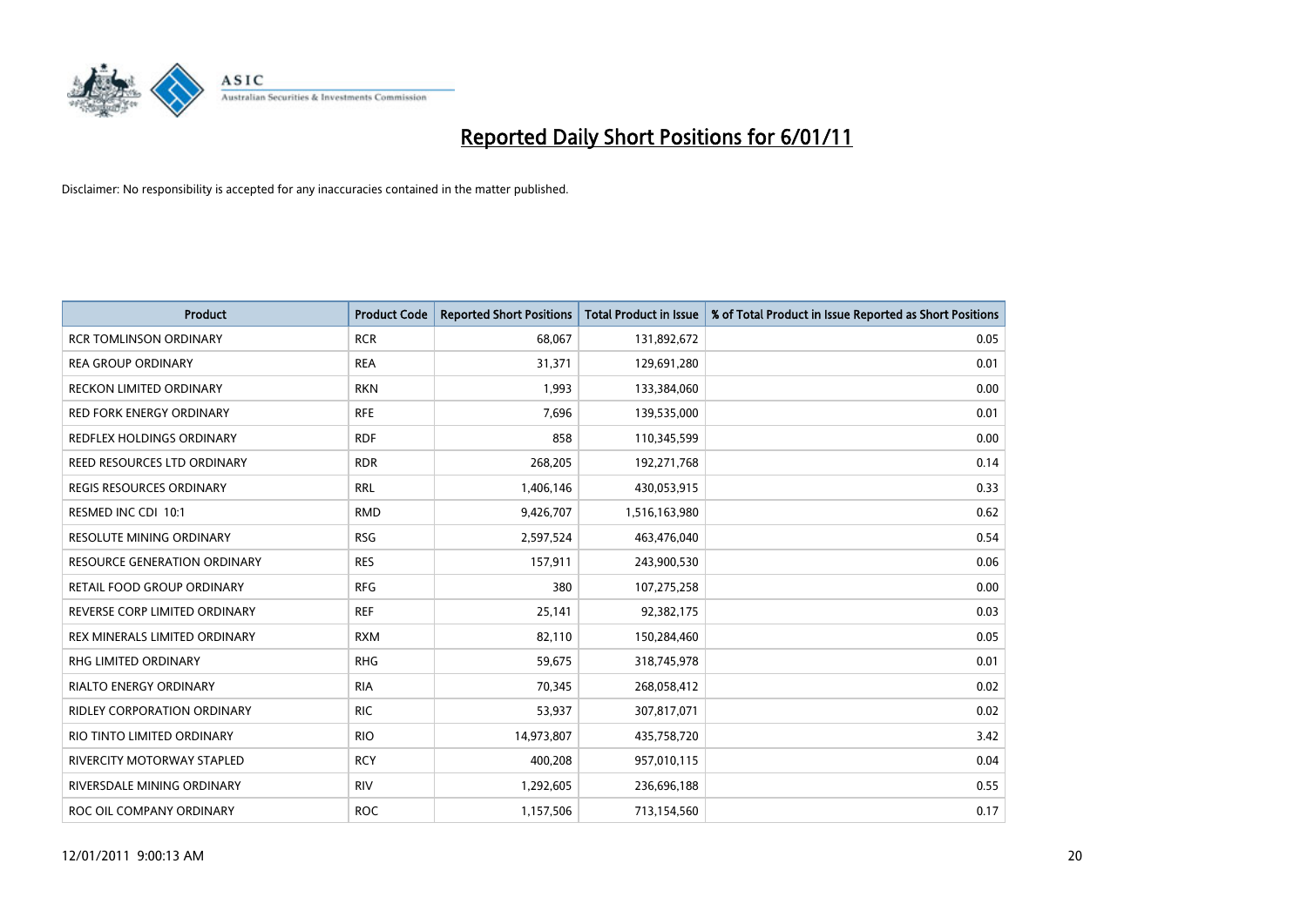

| <b>Product</b>                           | <b>Product Code</b> | <b>Reported Short Positions</b> | <b>Total Product in Issue</b> | % of Total Product in Issue Reported as Short Positions |
|------------------------------------------|---------------------|---------------------------------|-------------------------------|---------------------------------------------------------|
| RUSSELL HIGH DIV ETF ETF UNITS           | <b>RDV</b>          | 195,000                         | 2,750,386                     | 7.09                                                    |
| SAI GLOBAL LIMITED ORDINARY              | SAI                 | 229,190                         | 197,907,700                   | 0.11                                                    |
| SALMAT LIMITED ORDINARY                  | <b>SLM</b>          | 79,734                          | 159,749,049                   | 0.05                                                    |
| SAMSON OIL & GAS LTD ORDINARY            | SSN                 | 26,000                          | 1,664,588,164                 | 0.00                                                    |
| SANDFIRE RESOURCES ORDINARY              | <b>SFR</b>          | 19,157                          | 148, 167, 539                 | 0.01                                                    |
| <b>SANTOS LTD ORDINARY</b>               | <b>STO</b>          | 2,048,153                       | 874,094,827                   | 0.21                                                    |
| SARACEN MINERAL ORDINARY                 | <b>SAR</b>          | 382.792                         | 492,151,415                   | 0.07                                                    |
| SEDGMAN LIMITED ORDINARY                 | <b>SDM</b>          | 171,673                         | 207,997,898                   | 0.08                                                    |
| SEEK LIMITED ORDINARY                    | <b>SEK</b>          | 2,635,733                       | 336,584,488                   | 0.75                                                    |
| SENETAS CORPORATION ORDINARY             | <b>SEN</b>          | 756,999                         | 463,105,195                   | 0.16                                                    |
| SERVCORP LIMITED ORDINARY                | <b>SRV</b>          | 152,485                         | 98,440,807                    | 0.15                                                    |
| SERVICE STREAM ORDINARY                  | <b>SSM</b>          | 344,663                         | 283,418,867                   | 0.12                                                    |
| SEVEN GROUP HOLDINGS ORDINARY            | <b>SVW</b>          | 231,563                         | 305,410,281                   | 0.08                                                    |
| SIGMA PHARMACEUTICAL ORDINARY            | <b>SIP</b>          | 10,375,820                      | 1,178,626,572                 | 0.88                                                    |
| SILEX SYSTEMS ORDINARY                   | <b>SLX</b>          | 170,875                         | 166,106,391                   | 0.10                                                    |
| SILVER LAKE RESOURCE ORDINARY            | <b>SLR</b>          | 392,588                         | 178,882,838                   | 0.22                                                    |
| SIMS METAL MGMT LTD ORDINARY             | SGM                 | 4,627,830                       | 204,921,757                   | 2.23                                                    |
| SINGAPORE TELECOMM. CHESS DEPOSITARY INT | <b>SGT</b>          | 3,248,465                       | 369,458,397                   | 0.88                                                    |
| SKILLED GROUP LTD ORDINARY               | <b>SKE</b>          | 986,067                         | 190,738,408                   | 0.50                                                    |
| SKY CITY ENTERTAIN, ORDINARY             | <b>SKC</b>          | 3,148,792                       | 575,114,687                   | 0.55                                                    |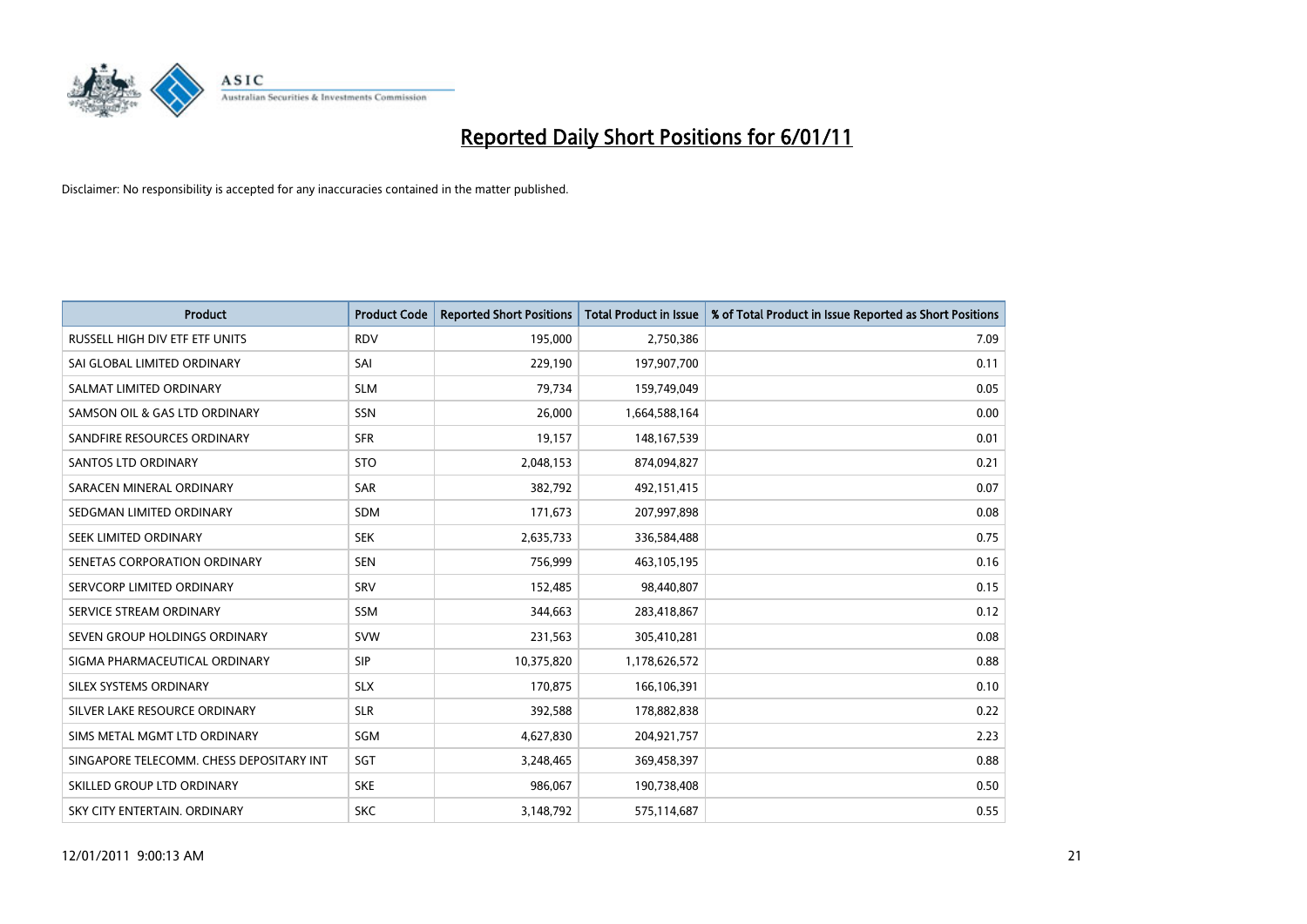

| <b>Product</b>                            | <b>Product Code</b> | <b>Reported Short Positions</b> | <b>Total Product in Issue</b> | % of Total Product in Issue Reported as Short Positions |
|-------------------------------------------|---------------------|---------------------------------|-------------------------------|---------------------------------------------------------|
| <b>SKY NETWORK ORDINARY</b>               | <b>SKT</b>          | 223,907                         | 389,139,785                   | 0.06                                                    |
| SMS MANAGEMENT. ORDINARY                  | <b>SMX</b>          | 23,780                          | 67,661,358                    | 0.04                                                    |
| SONIC HEALTHCARE ORDINARY                 | <b>SHL</b>          | 4,349,470                       | 388,429,875                   | 1.13                                                    |
| SOUL PATTINSON (W.H) ORDINARY             | SOL                 | 263                             | 238,640,580                   | 0.00                                                    |
| SP AUSNET STAPLED SECURITIES              | SPN                 | 7,589,174                       | 2,795,115,439                 | 0.27                                                    |
| SPARK INFRASTRUCTURE STAPLEDNOTE&UNIT DEF | <b>SKIDA</b>        | 2,268,577                       | 1,326,734,264                 | 0.16                                                    |
| SPDR 200 FUND ETF UNITS                   | <b>STW</b>          | 8                               | 57,828,081                    | 0.00                                                    |
| SPECIALTY FASHION ORDINARY                | <b>SFH</b>          | 850,837                         | 191,268,264                   | 0.44                                                    |
| SPHERE MINERALS LTD ORDINARY              | SPH                 | 7,507                           | 171,348,151                   | 0.00                                                    |
| SPOTLESS GROUP LTD ORDINARY               | <b>SPT</b>          | 1,936,589                       | 261,070,153                   | 0.75                                                    |
| ST BARBARA LIMITED ORDINARY               | <b>SBM</b>          | 3,361,479                       | 325,615,389                   | 1.04                                                    |
| STAGING CONNECTIONS ORDINARY              | <b>STG</b>          | 2,917,189                       | 78,317,726                    | 3.72                                                    |
| STANMORE COAL LTD ORDINARY                | <b>SMR</b>          | 17,231                          | 86,750,738                    | 0.02                                                    |
| STARPHARMA HOLDINGS ORDINARY              | SPL                 | 1,564                           | 242,177,208                   | 0.00                                                    |
| STH AMERICAN COR LTD ORDINARY             | SAY                 | 9,200                           | 233,651,371                   | 0.00                                                    |
| STHN CROSS MEDIA ORDINARY                 | SXL                 | 404,178                         | 378,827,750                   | 0.10                                                    |
| STOCKLAND UNITS/ORD STAPLED               | SGP                 | 9,697,621                       | 2,383,036,717                 | 0.40                                                    |
| STRAITS RESOURCES ORDINARY                | <b>SRL</b>          | 2,879,926                       | 255,203,613                   | 1.12                                                    |
| STW COMMUNICATIONS ORDINARY               | SGN                 | 230,602                         | 364,310,964                   | 0.06                                                    |
| SUNCORP GROUP LTD DEFERRED SETTLEMENT     | <b>SUNDA</b>        | 3,460,103                       | 1,281,390,524                 | 0.24                                                    |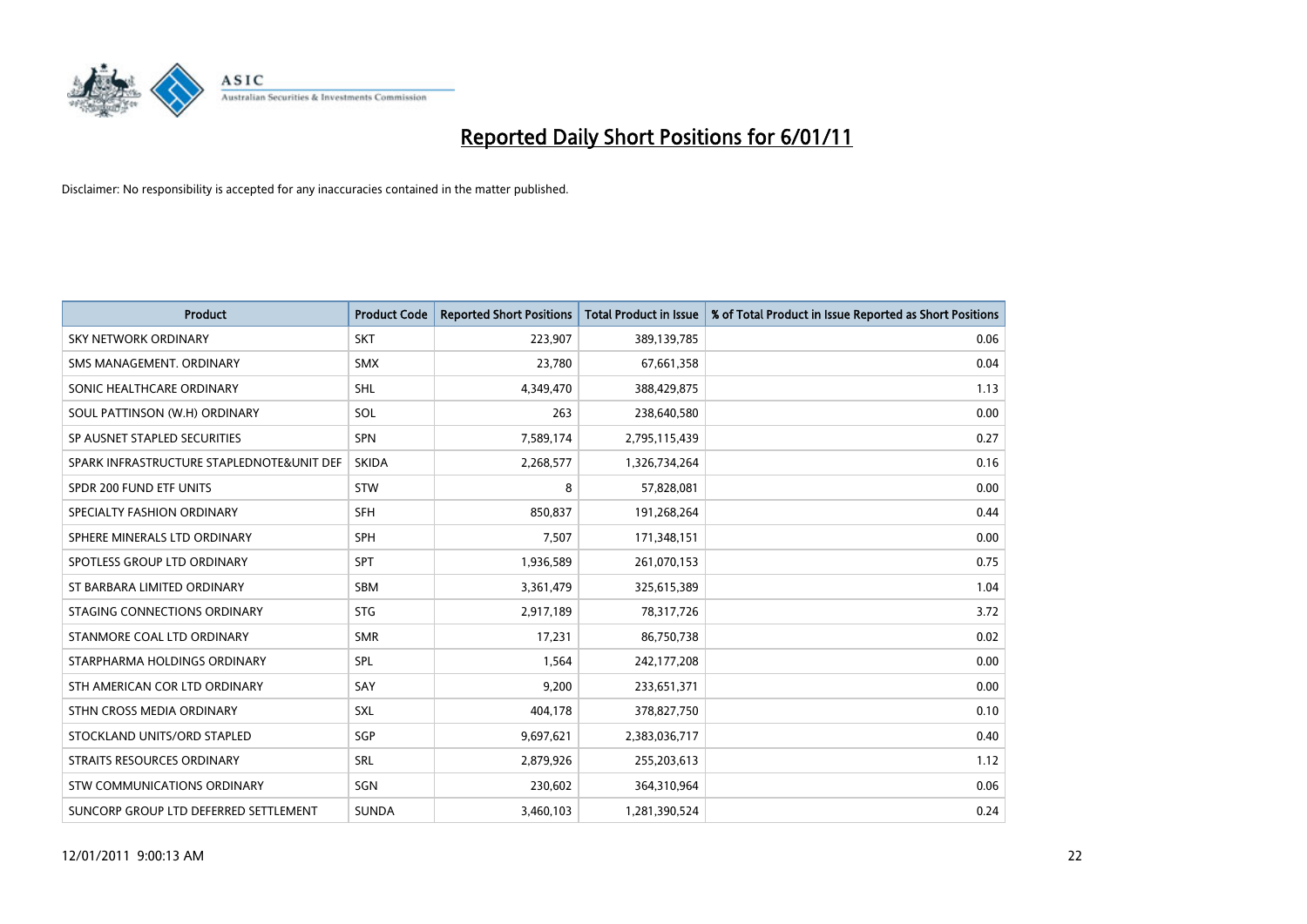

| <b>Product</b>                       | <b>Product Code</b> | <b>Reported Short Positions</b> | <b>Total Product in Issue</b> | % of Total Product in Issue Reported as Short Positions |
|--------------------------------------|---------------------|---------------------------------|-------------------------------|---------------------------------------------------------|
| SUNDANCE RESOURCES ORDINARY          | <b>SDL</b>          | 14,938,029                      | 2,711,395,932                 | 0.55                                                    |
| SUNLAND GROUP LTD ORDINARY           | <b>SDG</b>          | 54,843                          | 226,093,183                   | 0.01                                                    |
| SUPER RET REP LTD ORDINARY           | <b>SUL</b>          | 150,209                         | 128,902,619                   | 0.12                                                    |
| SWICK MINING ORDINARY                | <b>SWK</b>          | 10,344                          | 236,724,970                   | 0.00                                                    |
| SYMEX HOLDINGS ORDINARY              | SYM                 | 6,633                           | 125,037,628                   | 0.01                                                    |
| <b>TABCORP HOLDINGS LTD ORDINARY</b> | <b>TAH</b>          | 1,215,963                       | 684,918,140                   | 0.17                                                    |
| <b>TALENT2 INTERNATION ORDINARY</b>  | <b>TWO</b>          | 7                               | 141,671,625                   | 0.00                                                    |
| TANAMI GOLD NL ORDINARY              | <b>TAM</b>          | 68,246                          | 260,947,676                   | 0.03                                                    |
| TAP OIL LIMITED ORDINARY             | <b>TAP</b>          | 59,117                          | 240,967,311                   | 0.03                                                    |
| TASSAL GROUP LIMITED ORDINARY        | <b>TGR</b>          | 146,250                         | 146,304,404                   | 0.09                                                    |
| <b>TATTS GROUP LTD ORDINARY</b>      | <b>TTS</b>          | 6,657,445                       | 1,300,888,465                 | 0.50                                                    |
| TELECOM CORPORATION ORDINARY         | <b>TEL</b>          | 11,773,335                      | 1,924,622,088                 | 0.60                                                    |
| TELSTRA CORPORATION, ORDINARY        | <b>TLS</b>          | 9,285,189                       | 12,443,074,357                | 0.07                                                    |
| TEN NETWORK HOLDINGS ORDINARY        | <b>TEN</b>          | 13,898,632                      | 1,045,236,720                 | 1.34                                                    |
| TERANGA GOLD CORP CDI 1:1            | TGZ                 | 79,400                          | 163,777,979                   | 0.05                                                    |
| TFS CORPORATION LTD ORDINARY         | <b>TFC</b>          | 64,248                          | 227,360,909                   | 0.02                                                    |
| THE REJECT SHOP ORDINARY             | <b>TRS</b>          | 234,238                         | 26,033,570                    | 0.90                                                    |
| THOR MINING PLC CHESS DEPOSITARY     | <b>THR</b>          | 2,307                           | 288,754,017                   | 0.00                                                    |
| THORN GROUP LIMITED ORDINARY         | <b>TGA</b>          | 39,598                          | 129,858,924                   | 0.03                                                    |
| THUNDELARRA EXPLOR. ORDINARY         | <b>THX</b>          | 16,159                          | 153,412,482                   | 0.01                                                    |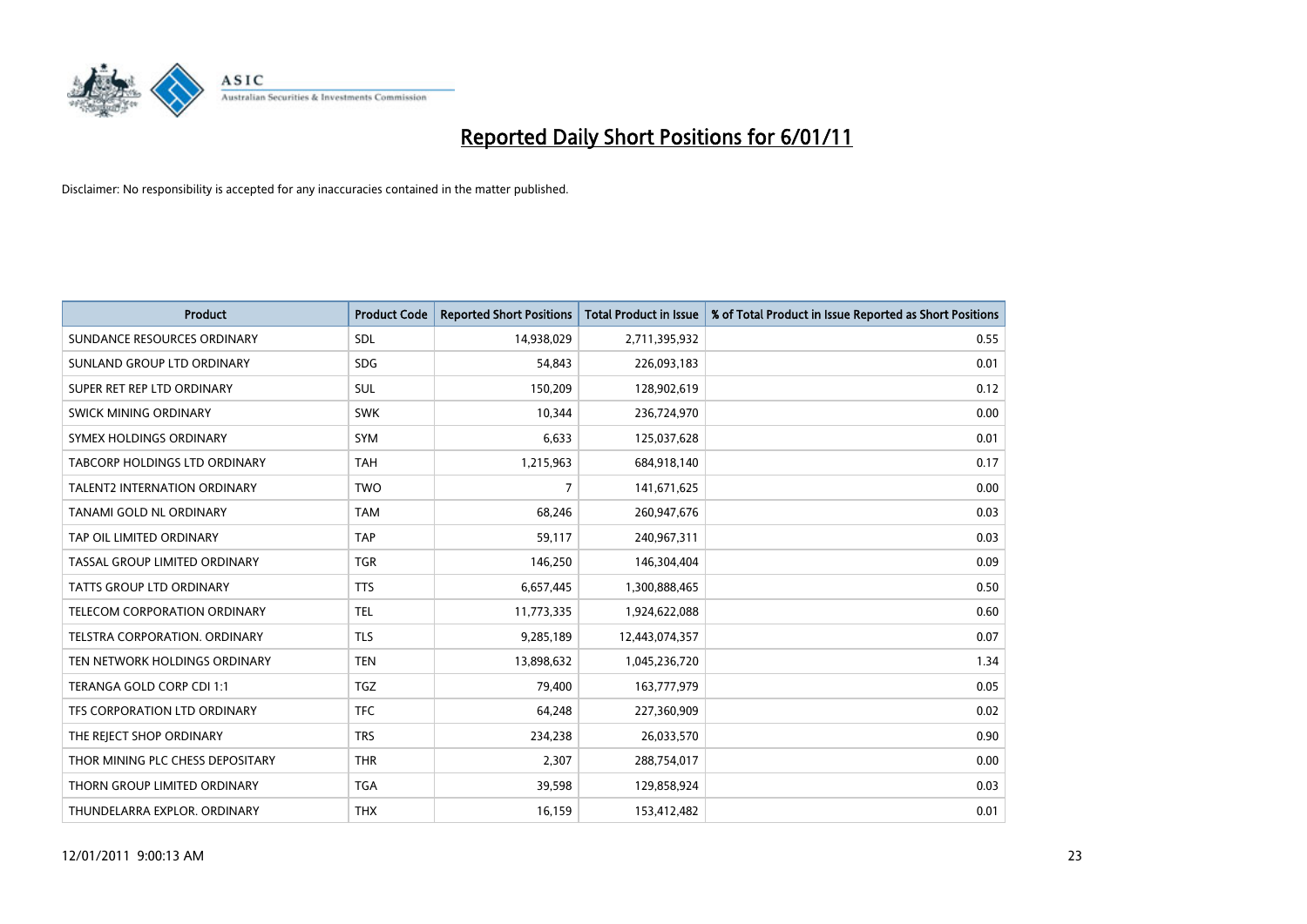

| <b>Product</b>                            | <b>Product Code</b> | <b>Reported Short Positions</b> | <b>Total Product in Issue</b> | % of Total Product in Issue Reported as Short Positions |
|-------------------------------------------|---------------------|---------------------------------|-------------------------------|---------------------------------------------------------|
| <b>TIGER RESOURCES ORDINARY</b>           | <b>TGS</b>          | 163,189                         | 597,373,151                   | 0.03                                                    |
| TIMBERCORP LIMITED ORDINARY               | <b>TIM</b>          | 90.074                          | 352,071,429                   | 0.02                                                    |
| <b>TISHMAN SPEYER UNITS</b>               | <b>TSO</b>          | 49,427                          | 338,440,904                   | 0.01                                                    |
| TNG LIMITED ORDINARY                      | <b>TNG</b>          | 4,321                           | 258,055,076                   | 0.00                                                    |
| <b>TOLL HOLDINGS LTD ORDINARY</b>         | <b>TOL</b>          | 10,407,269                      | 706,577,616                   | 1.48                                                    |
| TORO ENERGY LIMITED ORDINARY              | <b>TOE</b>          | 96,904                          | 964,936,676                   | 0.01                                                    |
| <b>TOWER AUSTRALIA ORDINARY</b>           | <b>TAL</b>          | 1,382,927                       | 419,652,394                   | 0.33                                                    |
| <b>TOWER LIMITED ORDINARY</b>             | <b>TWR</b>          | 690,392                         | 260,716,311                   | 0.26                                                    |
| TOX FREE SOLUTIONS ORDINARY               | <b>TOX</b>          | 90,798                          | 91,855,500                    | 0.09                                                    |
| TPG TELECOM LIMITED ORDINARY              | <b>TPM</b>          | 2,809,482                       | 775,522,421                   | 0.34                                                    |
| TRANSFIELD SERV INFR STAPLED SECURITIES   | <b>TSI</b>          | 223,433                         | 434,862,971                   | 0.05                                                    |
| <b>TRANSFIELD SERVICES ORDINARY</b>       | <b>TSE</b>          | 2,981,986                       | 516,941,447                   | 0.58                                                    |
| TRANSPACIFIC INDUST, ORDINARY             | <b>TPI</b>          | 12,170,432                      | 960,638,735                   | 1.26                                                    |
| TRANSURBAN GROUP TRIPLE STAPLED SEC.      | <b>TCL</b>          | 2,038,379                       | 1,441,290,633                 | 0.14                                                    |
| TRINITY GROUP STAPLED SECURITIES          | <b>TCO</b>          | 3,419                           | 231,701,539                   | 0.00                                                    |
| TROY RESOURCES NL ORDINARY                | <b>TRY</b>          | 85,144                          | 87,477,823                    | 0.10                                                    |
| UGL LIMITED ORDINARY                      | <b>UGL</b>          | 4,609,885                       | 166,028,705                   | 2.79                                                    |
| UNILIFE CORPORATION CDI US PROHIBITED     | <b>UNS</b>          | 135,486                         | 252,330,726                   | 0.05                                                    |
| UXC LIMITED ORDINARY                      | <b>UXC</b>          | 14,271                          | 305,789,718                   | 0.00                                                    |
| VALAD PROPERTY GROUP STAPLED US PROHIBIT. | <b>VPG</b>          | 3,864,917                       | 115,108,116                   | 3.36                                                    |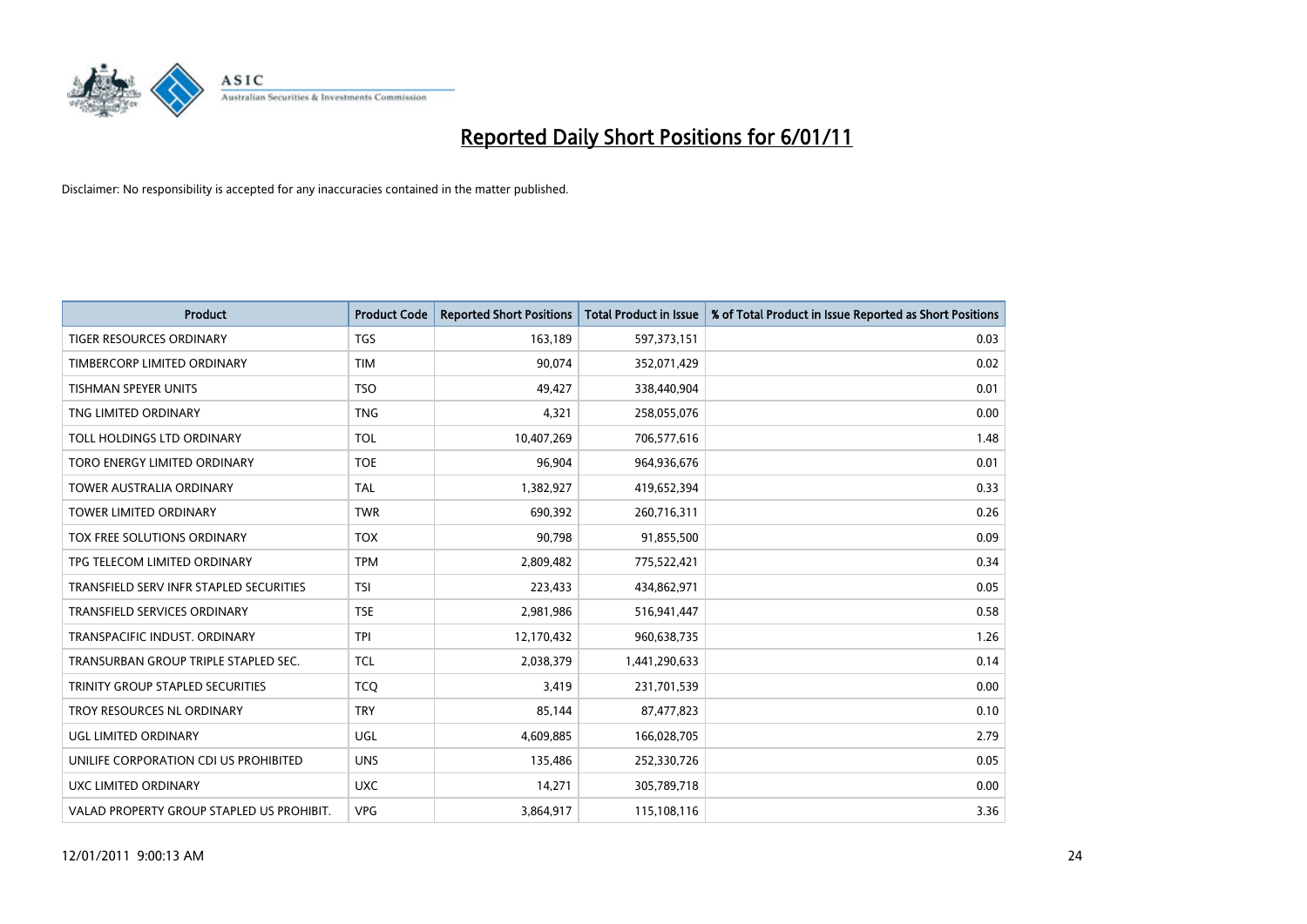

| <b>Product</b>                         | <b>Product Code</b> | <b>Reported Short Positions</b> | Total Product in Issue | % of Total Product in Issue Reported as Short Positions |
|----------------------------------------|---------------------|---------------------------------|------------------------|---------------------------------------------------------|
| <b>VDM GROUP LIMITED ORDINARY</b>      | <b>VMG</b>          | 11,116                          | 193,127,749            | 0.01                                                    |
| <b>VENTURE MINERALS ORDINARY</b>       | <b>VMS</b>          | 6,500                           | 220,943,592            | 0.00                                                    |
| VILLAGE ROADSHOW LTD ORDINARY          | <b>VRL</b>          | 450                             | 151,668,100            | 0.00                                                    |
| <b>VIRGIN BLUE HOLDINGS ORDINARY</b>   | <b>VBA</b>          | 8,190,172                       | 2,210,197,600          | 0.37                                                    |
| <b>VISION GROUP HLDGS ORDINARY</b>     | <b>VGH</b>          | 78,000                          | 73,583,806             | 0.11                                                    |
| <b>VITA GROUP LTD ORDINARY</b>         | <b>VTG</b>          | 75,190                          | 142,499,800            | 0.05                                                    |
| VITERRA INC CDI 1:1                    | <b>VTA</b>          | 4,177                           | 68,629,939             | 0.01                                                    |
| VMOTO LIMITED ORDINARY                 | <b>VMT</b>          | 35,762                          | 590,788,439            | 0.01                                                    |
| <b>WAREHOUSE GROUP ORDINARY</b>        | <b>WHS</b>          | 76,160                          | 311,195,868            | 0.02                                                    |
| <b>WATPAC LIMITED ORDINARY</b>         | <b>WTP</b>          | 57,422                          | 183,341,382            | 0.02                                                    |
| <b>WDS LIMITED ORDINARY</b>            | <b>WDS</b>          | 26,255                          | 143,107,458            | 0.02                                                    |
| WEBIET LIMITED ORDINARY                | <b>WEB</b>          | 86,011                          | 77,661,278             | 0.12                                                    |
| <b>WESFARMERS LIMITED ORDINARY</b>     | <b>WES</b>          | 19,118,815                      | 1,005,185,775          | 1.88                                                    |
| WESFARMERS LIMITED PARTIALLY PROTECTED | <b>WESN</b>         | 1,272,282                       | 151,886,387            | 0.83                                                    |
| WEST AUSTRALIAN NEWS ORDINARY          | <b>WAN</b>          | 8,668,335                       | 219,668,970            | 3.96                                                    |
| <b>WESTERN AREAS NL ORDINARY</b>       | <b>WSA</b>          | 7,273,428                       | 179,735,899            | 4.03                                                    |
| WESTERN DESERT RES. ORDINARY           | <b>WDR</b>          | 948                             | 154,684,108            | 0.00                                                    |
| WESTFIELD GROUP ORD/UNIT STAPLED SEC   | <b>WDC</b>          | 7,894,665                       | 2,308,988,539          | 0.31                                                    |
| WESTFIELD RETAIL TST UNIT STAPLED      | <b>WRT</b>          | 2,302,321                       | 3,054,166,195          | 0.08                                                    |
| WESTPAC BANKING CORP ORDINARY          | <b>WBC</b>          | 23,307,695                      | 3,008,499,225          | 0.77                                                    |